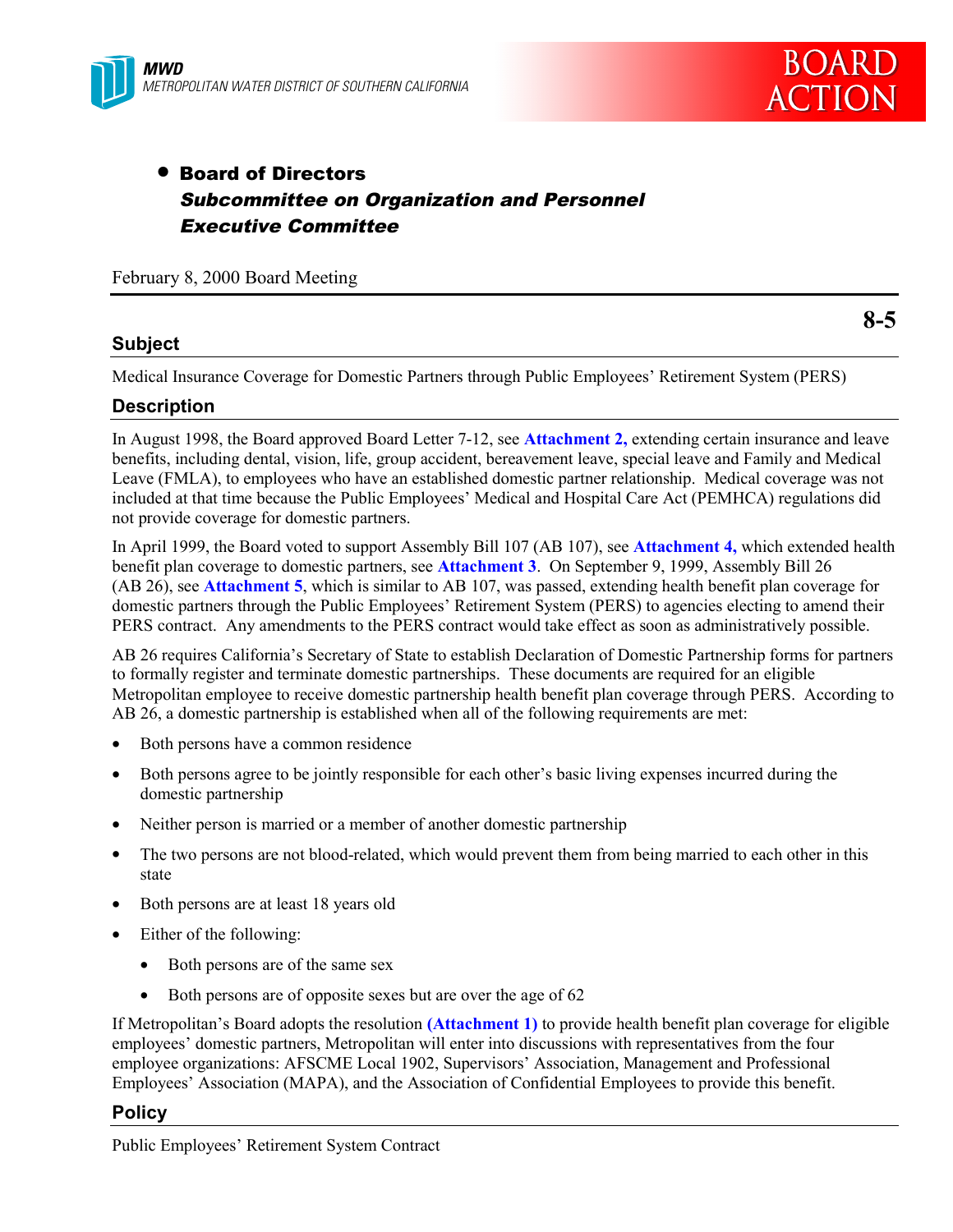# **Board Options/Fiscal Impacts**

## **Option #1**

Approve Resolution Amending Public Employees' Retirement System Contract to Include Registered Domestic Partnerships Medical Coverage **Fiscal Impact:** \$38,304 annually

## **Option #2**

Maintain Current Public Employees' Retirement System Contract **Fiscal Impact:** \$0

# **Staff Recommendation**

#### **Option #1**

It is recommended that the Board approve the resolution amending the Public Employees' Retirement System contract. This decision is consistent with the Board's previously adopted position to provide other insurance and leave benefits to Metropolitan employees with domestic partners.

1/11/00 *Roy L. Wolfe Date*

*Acting Manager, Corporate Resources*

1/21/00 $\infty$ *General Manager Date*

**Attachment 1 - Resolution Attachment 2 – Board Letter 7-12 Attachment 3 – Board Letter 8-11 Attachment 4 – AB 107 Attachment 5 – AB 26**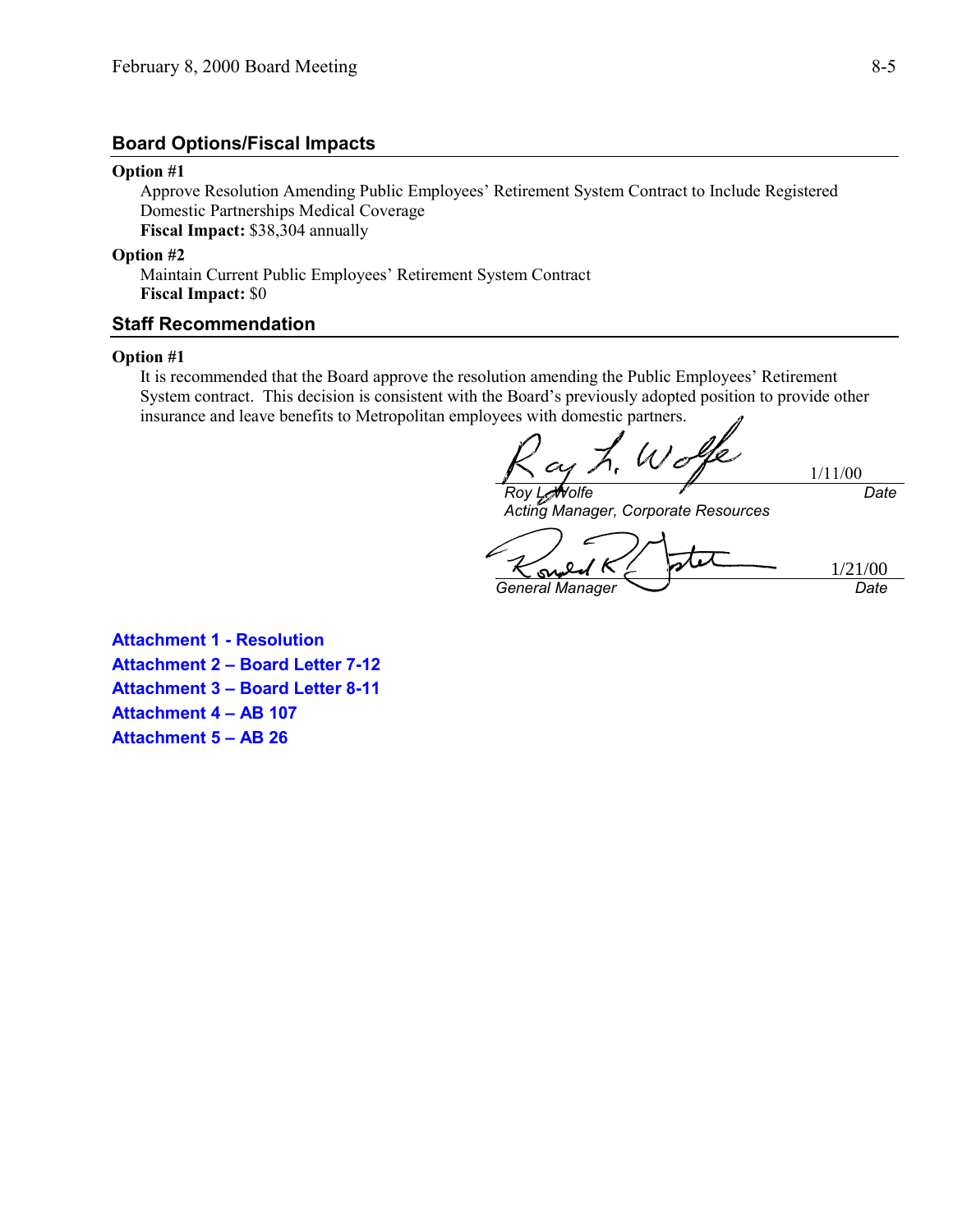# RESOLUTION ELECTING TO BE SUBJECT TO SECTION 22873 OF THE PUBLIC EMPLOYEES' MEDICAL AND HOSPITAL CARE ACT

| WHEREAS, | (1) | Government Code Section 22850 and/or 22850.3 provides the benefits of<br>the Public Employees' Medical and Hospital Care Act to employees of<br>local agencies contracting with the Public Employees Retirement System;<br>and |
|----------|-----|--------------------------------------------------------------------------------------------------------------------------------------------------------------------------------------------------------------------------------|
| WHEREAS, | (2) | The Metropolitan Water District of Southern California, hereinafter<br>referred to as Contracting Agency, is a local agency contracting with the<br>Public Employees' Retirement System under the Act: and                     |
| WHEREAS, | (3) | Government Code Section 22873 allows a Contracting Agency to provide<br>benefits to the domestic partners of employees and annuitants of local<br>agencies contracting under the Act upon proper application; and              |
| WHEREAS, | (4) | The Contracting Agency desires to obtain for its employees and annuitants<br>the benefit of Section 22873 and to accept the liabilities and obligations of<br>a contracting agency under the Section;                          |

NOW THEREFORE, BE IT RESOLVED that the Contracting Agency elect, and it does hereby elect, to be subject to the provisions of Section 22873 of the Government Code.

Adopted at a meeting of the Board of Directors of the Metropolitan Water District of Southern California at Los Angeles on the 11th day of January 2000.

Signed

Phillip Pace, Chairman

**Signed** 

Dawn Chin, Executive Secretary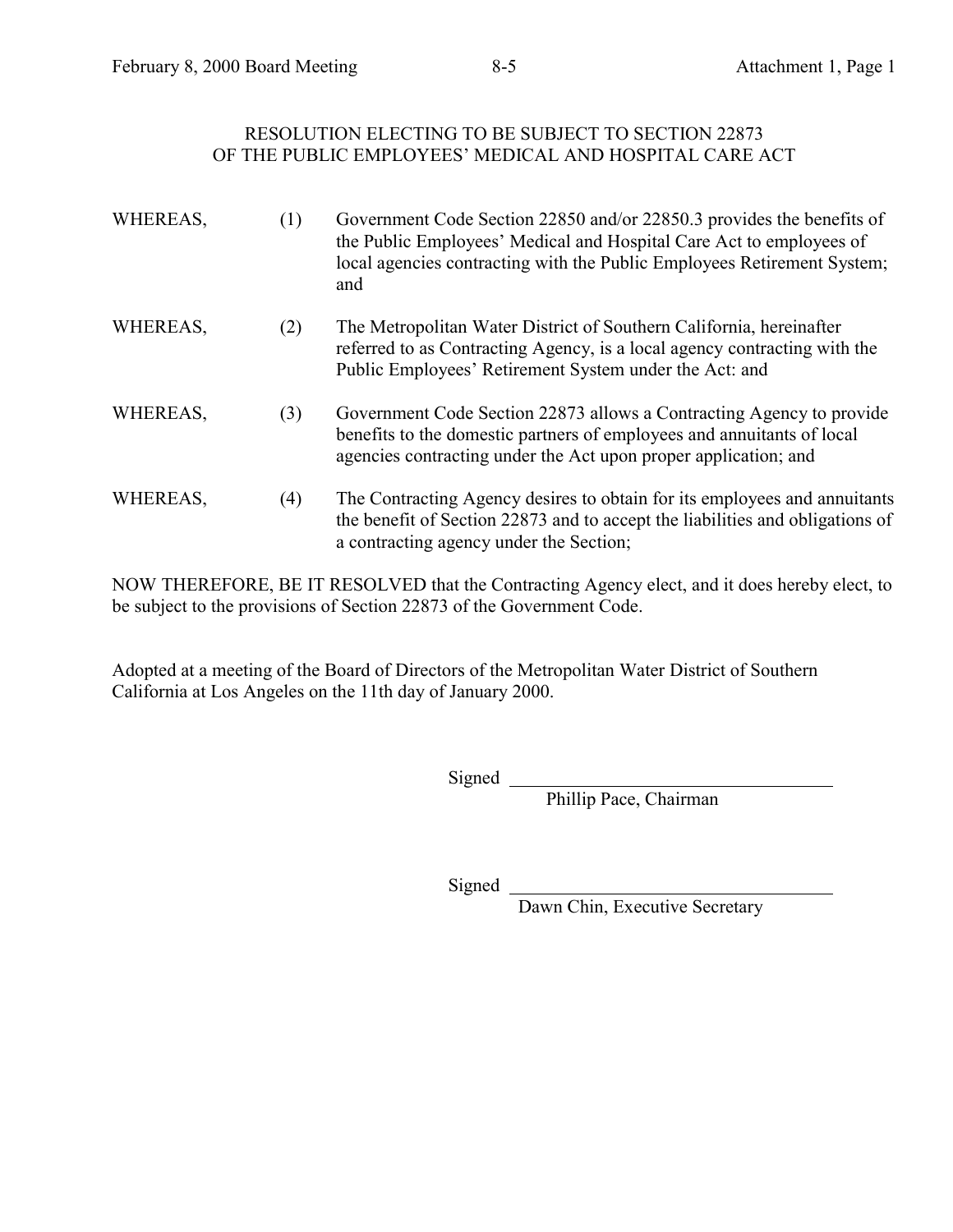# **7-12**

August 18, 1998

| To:                               | Board of Directors (Organization and Personnel Committee--Action) |
|-----------------------------------|-------------------------------------------------------------------|
| From:                             | General Manager                                                   |
| <b>Submitted by: Izetta Birch</b> | Director of Human Resources                                       |
| Subject:                          | Domestic Partner Benefits                                         |

# **RECOMMENDATION(S)**

It is recommended that the General Manager be authorized to:

- 1. Amend Metropolitan's contracts for dental, vision, life, and group accident insurance programs to permit enrollment of domestic partners; and
- 2. Amend Metropolitan's Administrative Code Sections 6229, Special Leave; and 6248, Bereavement Leave to include domestic partners in the definition of immediate family member as detailed in Exhibit A; and
- 3. Establish a new Administrative Code Section 6233, Domestic Partners, which defines the criteria outlining a domestic partnership as reflected in Exhibit B.

# **EXECUTIVE SUMMARY**

In the past several years, various employers throughout the United States have extended insurance and benefit programs to domestic partners of their employees. A detailed survey has been completed of employers who provide domestic partner benefits to assess the level of employee participation and the potential costs associated with providing such benefits. In order to maintain a competitive edge in its recruitment and retention of a highly qualified and diverse workforce and in light of the findings revealed in the survey, the General Manager is proposing that Metropolitan amend its existing dental, vision, life, and group accident insurance contracts to allow coverage for domestic partners. It is also proposed that domestic partners be included in the definition of immediate family member for purposes of bereavement leave and special leave, which is paid sick leave used for absences of up to three days to care for specified family members.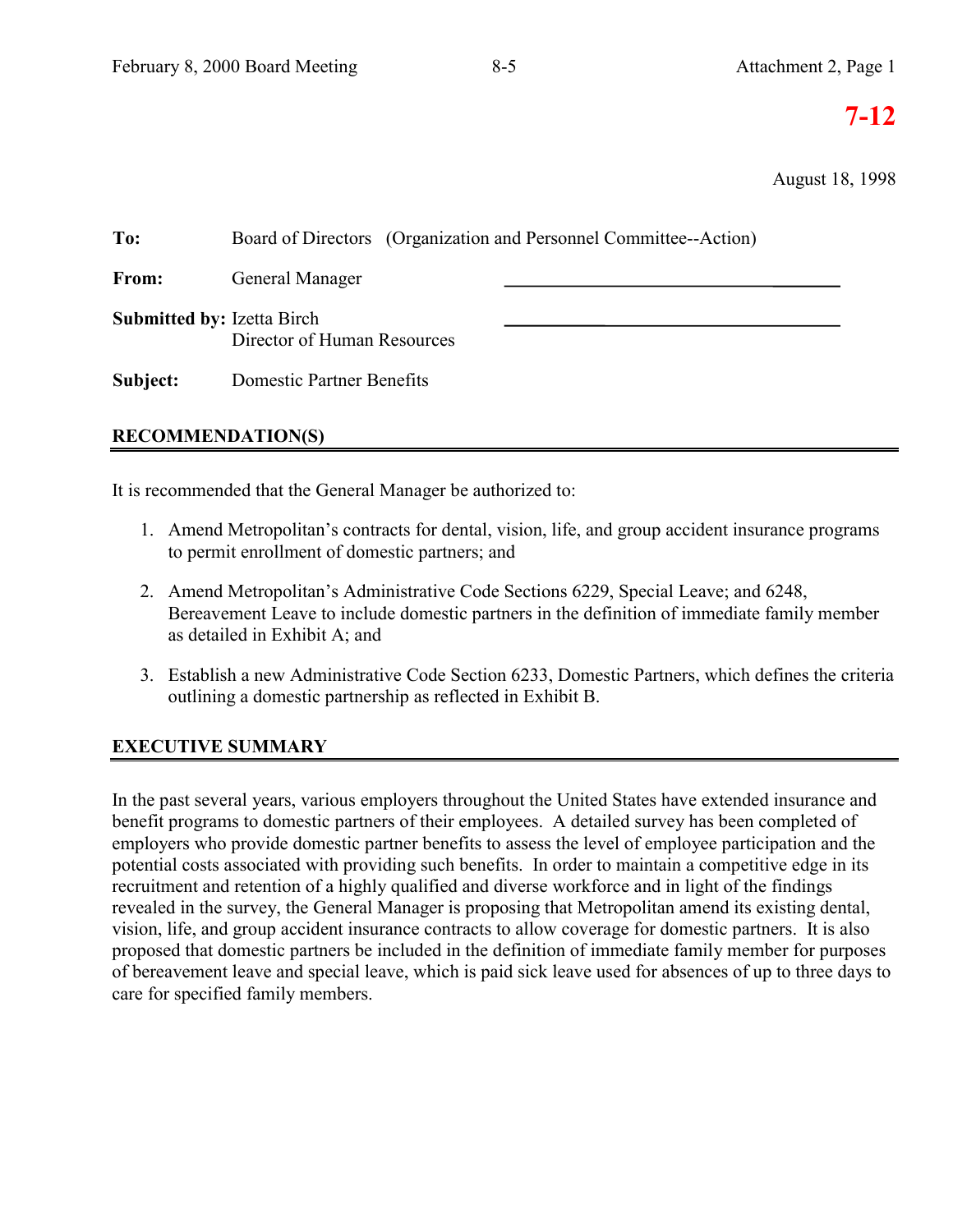| February 8, 2000 Board Meeting | $8-5$ | Attachment 2, Page 2 |
|--------------------------------|-------|----------------------|
| Board of Directors             | $-2-$ | August 18, 1998      |

# **DETAILED REPORT**

Requests were received from the Gay and Lesbian Employees Association of Metropolitan (GLEAM) and from two of the directors on Metropolitan's Board to address the issue of extending various benefits to domestic partners. Metropolitan's bargaining representatives, AFSCME Local 1902, the Management and Professional Employees Association, Supervisors' Association, and the Association of Confidential Employees have agreed with this issue in concept as long as the existing benefit programs provided by MWD are not diminished if domestic partners are included.

Many U. S. employers offer benefits to domestic partners of their employees. A survey has been conducted of several employers in the State of California which provide domestic partner benefits; many of these are public employers. Survey data included applicable domestic partner benefits, employee participation, and the cost of implementation. A list of California employers that currently extend benefits to domestic partners can be found in Exhibit C.

The Cities of Berkeley and West Hollywood were two of the first employers in the United States to offer benefits to domestic partners. Their programs both began in 1985 and have been programs at which other employers have looked when considering offering domestic partner benefits to their employees. Like most employers surveyed, domestic partner benefits under both cities extend to same sex and opposite sex partners.

Several of the employers surveyed extend domestic partner benefits for medical and dental insurance. Metropolitan contracts with CalPERS for its medical insurance under the Public Employees' Medical and Hospital Care Act (PEMHCA); however, PEMHCA regulations do not currently permit enrollment of domestic partners. Assembly Bill 427 (Knox) was introduced in 1997. This bill would, if passed, allow PEMHCA the option of offering medical insurance to domestic partners. At this time, therefore, medical insurance for domestic partners is not being proposed at Metropolitan.

In addition, many surveyed employers also extend bereavement leave, sick leave, and/or vision care benefits to domestic partners and allow their employees to take family leave under the Family and Medical Leave Act (FMLA) and California Family Rights Act (CFRA) to care for a domestic partner with a serious health condition.

The General Manager is proposing that Metropolitan's existing contracts for dental, dependent vision, life insurance, and group accident insurance be amended to permit enrollment of domestic partners. It is further proposed that the Administrative Code sections authorizing Special Leave and Bereavement Leave be amended to include domestic partners in the definition of immediate family members as reflected in Exhibit A. In addition, it is proposed that a new Administrative Code section be established outlining the criteria for domestic partnership as reflected in Exhibit B. It is recommended that a domestic partnership be defined as one where two adults of the same or opposite sex have chosen to share their lives indefinitely in an exclusive and committed relationship to the same extent as married persons, reside together, and share a mutual obligation of support for the basic necessities of life. Each employee who requests benefit coverage for a domestic partner will be required to complete a declaration form to certify domestic partnership, and employees will be required to complete a declaration of the termination of such partnership where applicable (Exhibits D and E).

Analysis of survey findings indicates that providing benefits, such as those proposed by the actions currently being recommended, has a minimal, if any, adverse cost impact. Overall, claims experience of those agencies surveyed has not revealed a higher level of utilization by domestic partners than by other family members. In fact, several studies indicate that there is no additional financial risk to employers. These findings were stated by the Cities of Laguna Beach, Los Angeles, San Francisco and West Hollywood, and from studies done by the City University of New York (CUNY), Hewitt Associates, and the Society for Human Resources Management (SHRM).

The majority of employers surveyed indicate that the employee participation rate in domestic partner benefits ranged between 0.5 and 4.0 percent. Based on Metropolitan's current employee population, this could result in from 9 to 76 employees who might elect to cover domestic partners. The approximate cost of providing benefits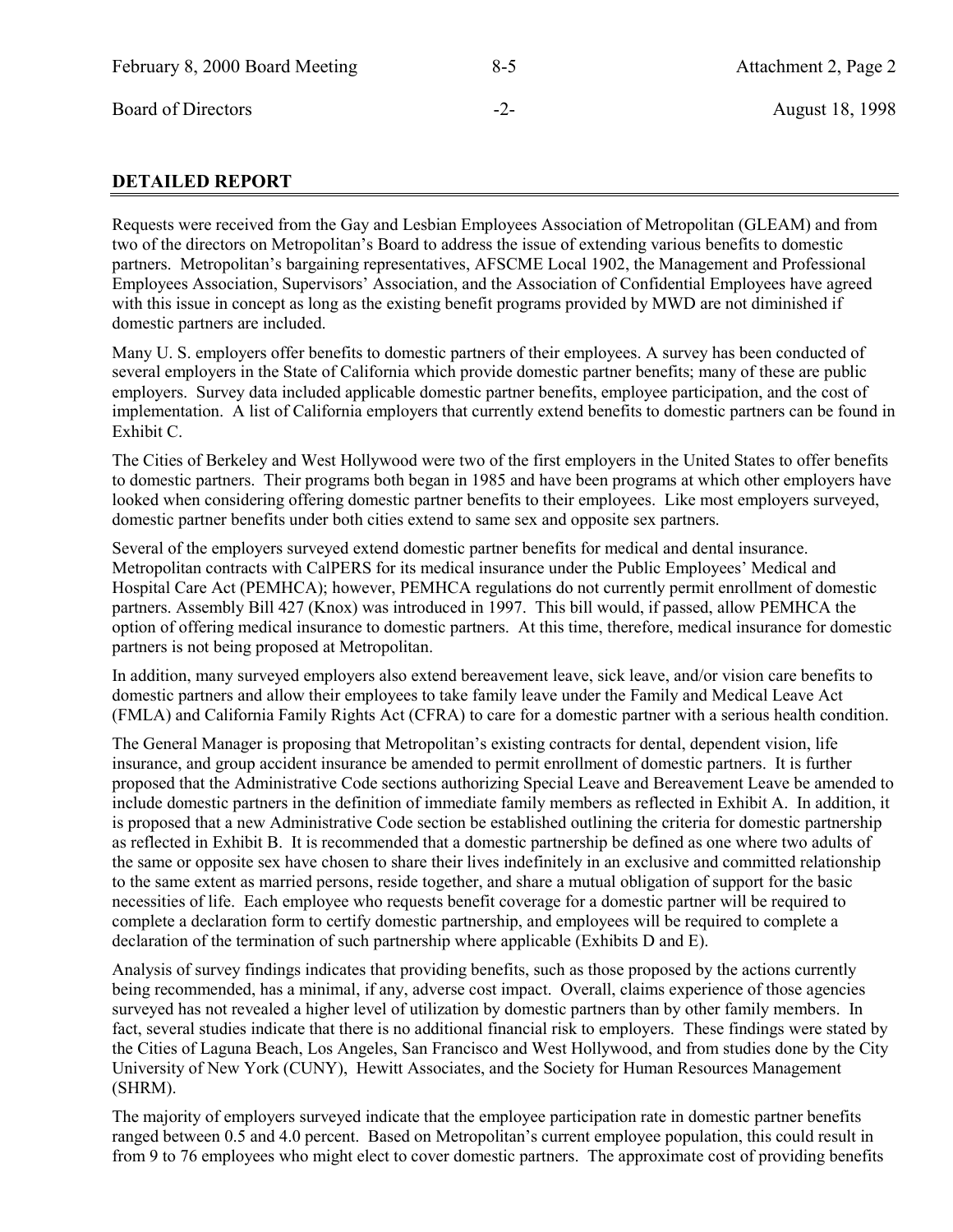| February 8, 2000 Board Meeting | $8-5$ | Attachment 2, Page 3 |
|--------------------------------|-------|----------------------|
| Board of Directors             | $-3-$ | August 18, 1998      |

to domestic partners was derived by estimating the number of employees who might participate and the approximate cost of the benefits provided. Metropolitan's estimated cost to add domestic partner benefits as proposed herein could range from \$6,804 to \$57,456 per year as shown in Exhibit F.

DLW/dlw

Attachments

1292bo.doc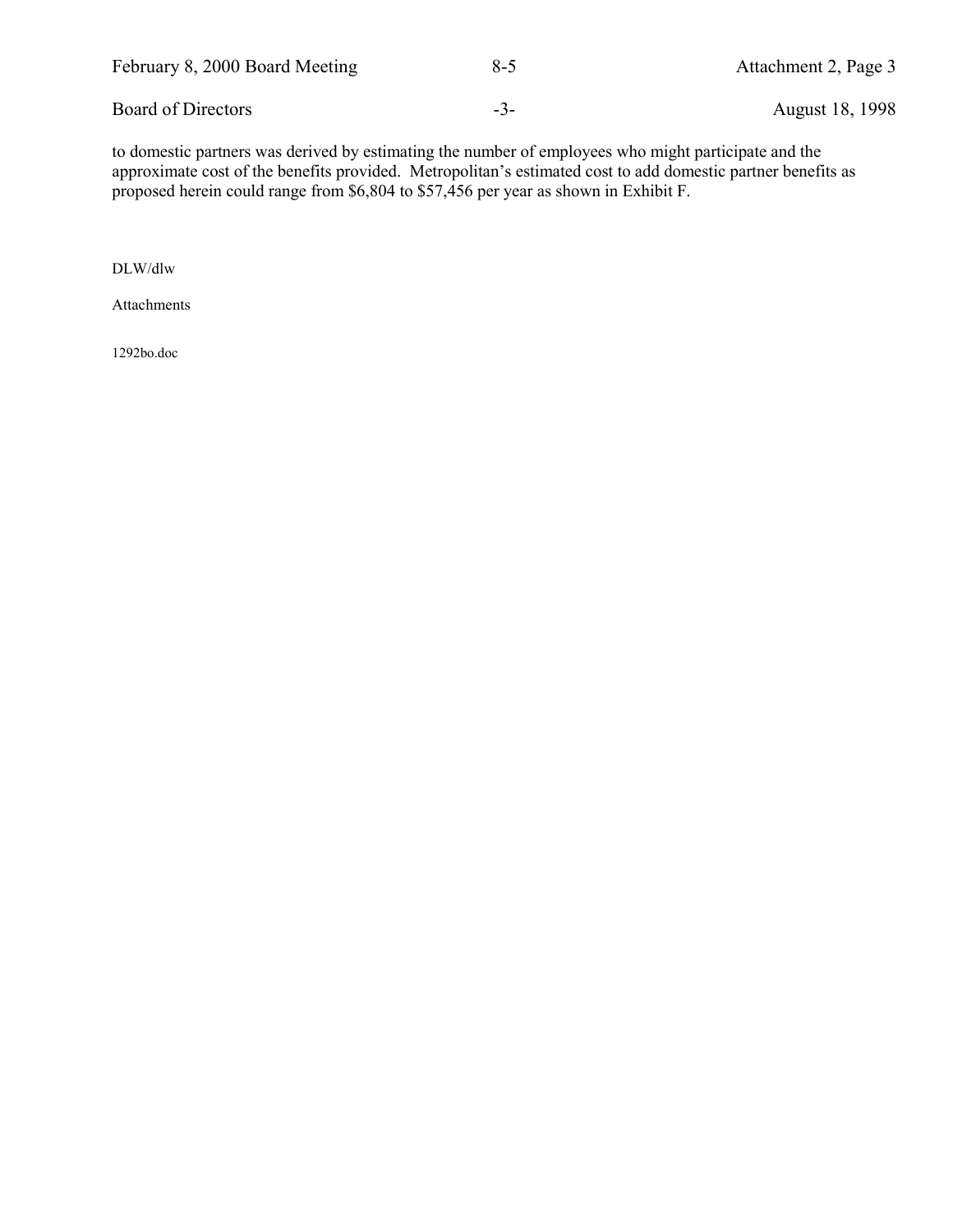# **8-11**

March 26, 1999

| To:                                  |                                    | Board of Directors (Communications and Legislation Committee-Action)         |
|--------------------------------------|------------------------------------|------------------------------------------------------------------------------|
| From:                                | General Manager                    |                                                                              |
| <b>Submitted by: Izetta E. Birch</b> | Director of Human Resources        |                                                                              |
| Subject:                             | <b>Benefits: Domestic Partners</b> | Express support for AB 107 (Knox and Villaraigosa) --Public Employees Health |

# **RECOMMENDATION(S)**

It is recommended that the Board express support for Assembly Bill 107 (AB 107 Knox and Villaraigosa - Los Angeles). AB 107, if passed, will extend health benefits plan coverage to domestic partners.

# **EXECUTIVE SUMMARY**

Last year, the Board adopted to extend certain insurance and leave benefits to employees who have an established domestic partner relationship. As of January 1, 1999, employees are able to enroll their domestic partner in several benefit plans such as dental, vision, life and group accident insurance. Additionally, the definition of family member has been amended to include a domestic partner as an eligible family member for the purposes of using bereavement leave, special leave, and Family and Medical leave (FMLA). Notwithstanding, medical insurance is a benefit that has not been extended to domestic partners. Because the administration of the Metropolitan's employees' health insurance is managed by California Public Employees' Retirement System (CalPERS).

Metropolitan, as a member of CalPERS, contracts its medical insurance under the Public Employees' Medical and Hospital Care Act (PEMHCA). Medical insurance benefits are provided to Metropolitan employees, annuitants and their family members. The PEMHCA regulations do not permit employers to include a domestic partner as a family member. However, Assembly members Knox and Villaraigosa have introduced a bill, AB 107, that will amend the PEMHCA to provide state and local employers with the option to include domestic partner within the definition of family member. AB 107, if passed, would authorize Metropolitan to extend medical insurance coverage to the domestic partners of Metropolitan's employees and annuitants.

Staff requests that the Board adopt a position supporting AB 107. Support of this bill will be consistent with the Board's previously adopted position to provide limited insurance and leave benefits to Metropolitan employees with domestic partners.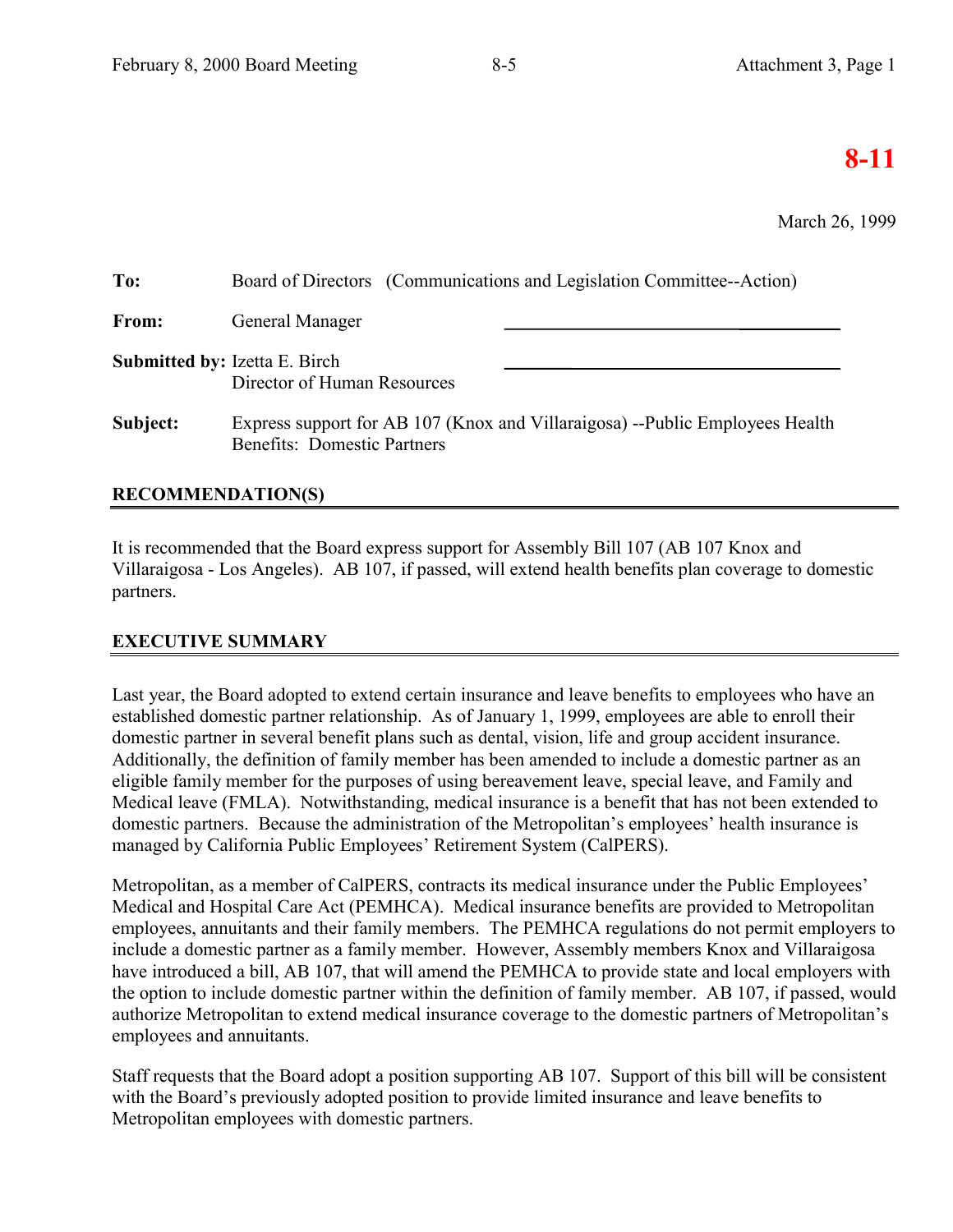| February 8, 2000 Board Meeting | $8-5$ | Attachment 3, Page 2 |
|--------------------------------|-------|----------------------|
| Board of Directors             | $-2$  | March 26, 1999       |
| <b>DETAILED REPORT</b>         |       |                      |

In September 1998, the Board adopted to extend certain insurance and full leave benefits to employees who have an established domestic partner relationship. The Board action resulted in amending existing contracts with various benefit providers such as dental, vision, life, and group accident insurance to permit enrollment of domestic partners. Additionally, certain provisions of the Administrative Code were amended to include domestic partner in the definition of family member for the purposes of utilizing bereavement leave, special leave, and Family and Medical leave (FMLA). These changes became effective January 1, 1999. At this time, 20 employees have enrolled their domestic partners.

Currently, the only insurance benefit not provided to employees' domestic partner is medical insurance. Because current PEMHCA regulations do not permit enrollment of domestic partners. Assembly members Knox and Villaraigosa have introduced a bill, AB 107, that would amend the PEMHCA to allow state and local employers to elect to include domestic partner within the definition of family member. Domestic partnership, as defined in the bill, exists when all of the following conditions occur:

- both persons have a common residence,
- one of the persons is enrolled as an employee or annuitant of an employer contracting with the Board (PERS) for health benefits coverage,
- both persons share the common necessities of life and agree to be jointly responsible for each other's basic living expenses during the domestic partnership,
- neither person is married nor a member of another domestic partnership,
- the two persons are not related by blood in a way that would prevent them from being married to each other in this state,
- both persons are at least 18 years of age, and
- both persons file a certificate of eligibility (a form designated by the PERS Board).

The above definition is similar to the definition currently used by Metropolitan. Metropolitan allows employees to enroll a domestic partner in its benefit plans by using a Metropolitan-provided Benefit Enrollment/Change Form and a Declaration of Domestic Partnership.

In the event that AB 107 is passed and Metropolitan's Board adopts this provision to provide medical coverage for employees' domestic partners, Metropolitan will then enter into discussions with representatives from the four employee organizations: AFSCME Local 1902, Supervisors Association, Management and Professional Employees Association (MAPA), and the Association of Confidential Employees to provide this benefit. Upon adoption of AB107 an amendment will be required to the District's current contract with CalPERS and will be brought to the board in the form of a resolution.

Estimated costs of extending health benefit coverage to employees' domestic partners will be presented to the Board as soon as appropriate. Costs will depend on the number of employees who elect to enroll their domestic partners. According to previous surveys conducted by Human Resources, employee participation rate ranges between 0.5 to 4.0 percent. This rate translates to a total number of enrollees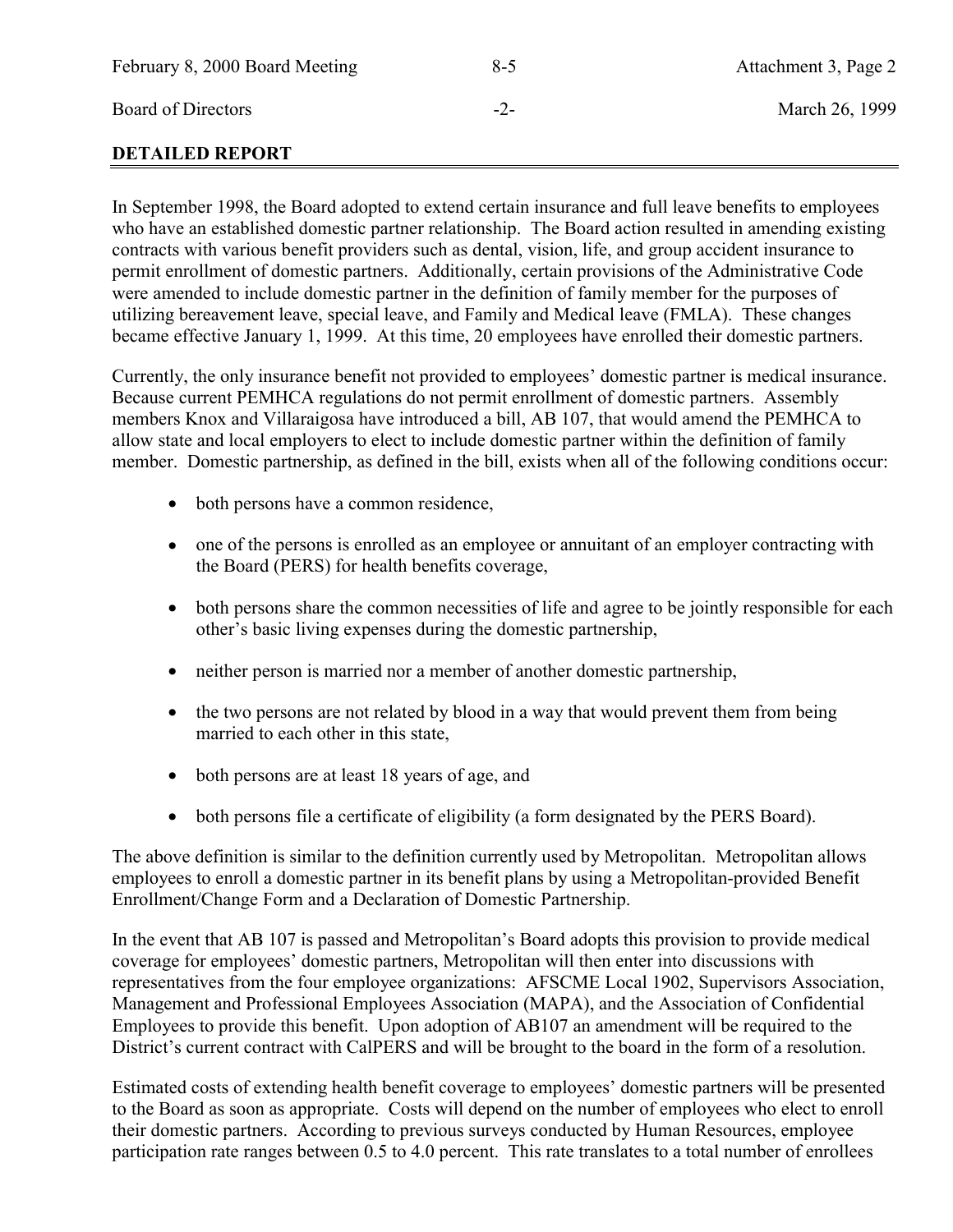| February 8, 2000 Board Meeting |
|--------------------------------|
|--------------------------------|

Board of Directors -3- March 26, 1999

from 10 to 80 based on Metropolitan's current employee population. Given the anticipated participation rate between 10 and 80 employees and Metropolitan's current medical contribution rate of 90% of PERS-Care premium, the annual cost of providing this benefit will range from \$29,520 to \$236,160. Costs will be funded through Metropolitan's general fund.

PS/ps 1303bo.doc

Attachments R:\PA\AB107.PDF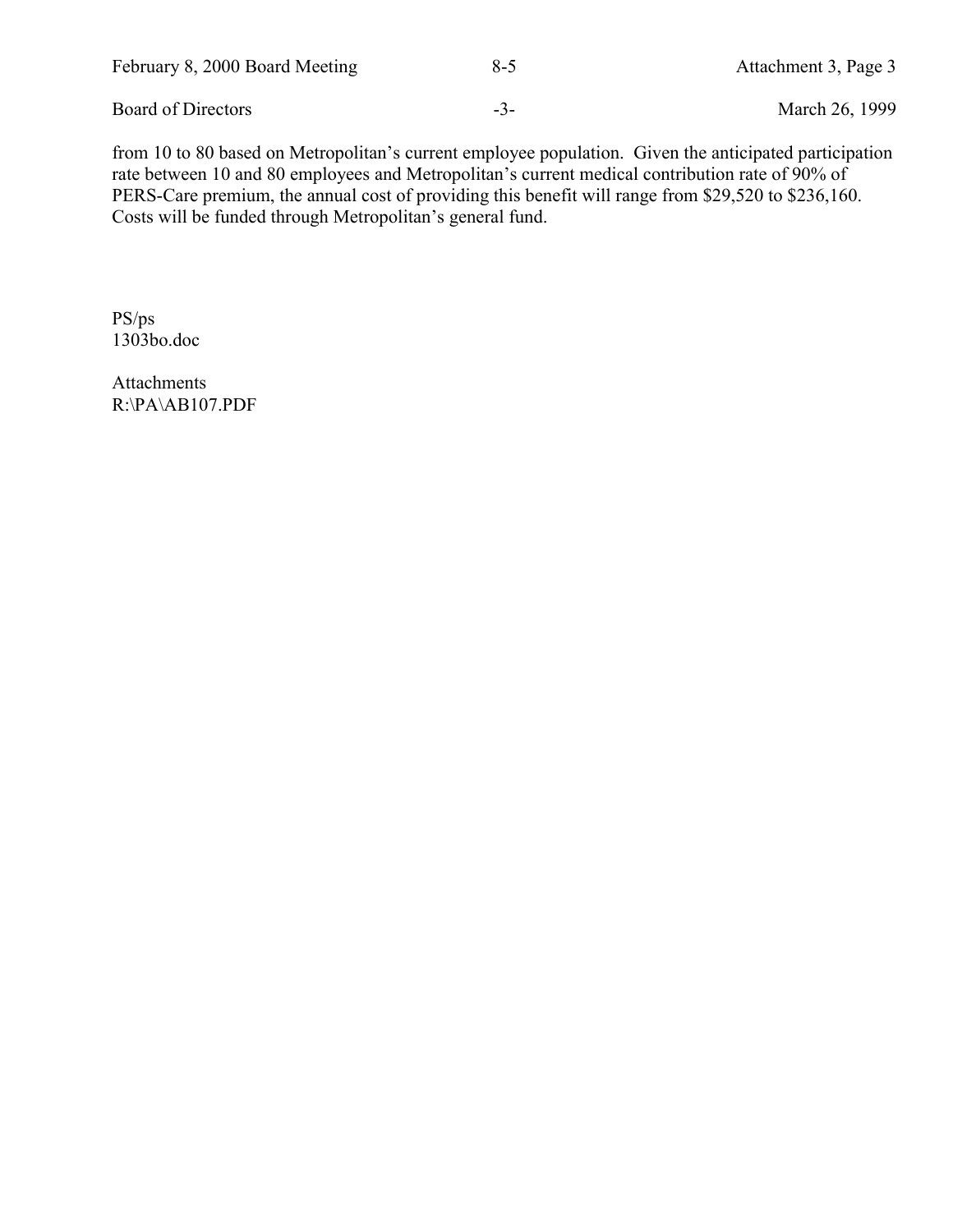# **Attachment 4**

# **The following 5 pages are an attachment to**

**Board Letter 8-5**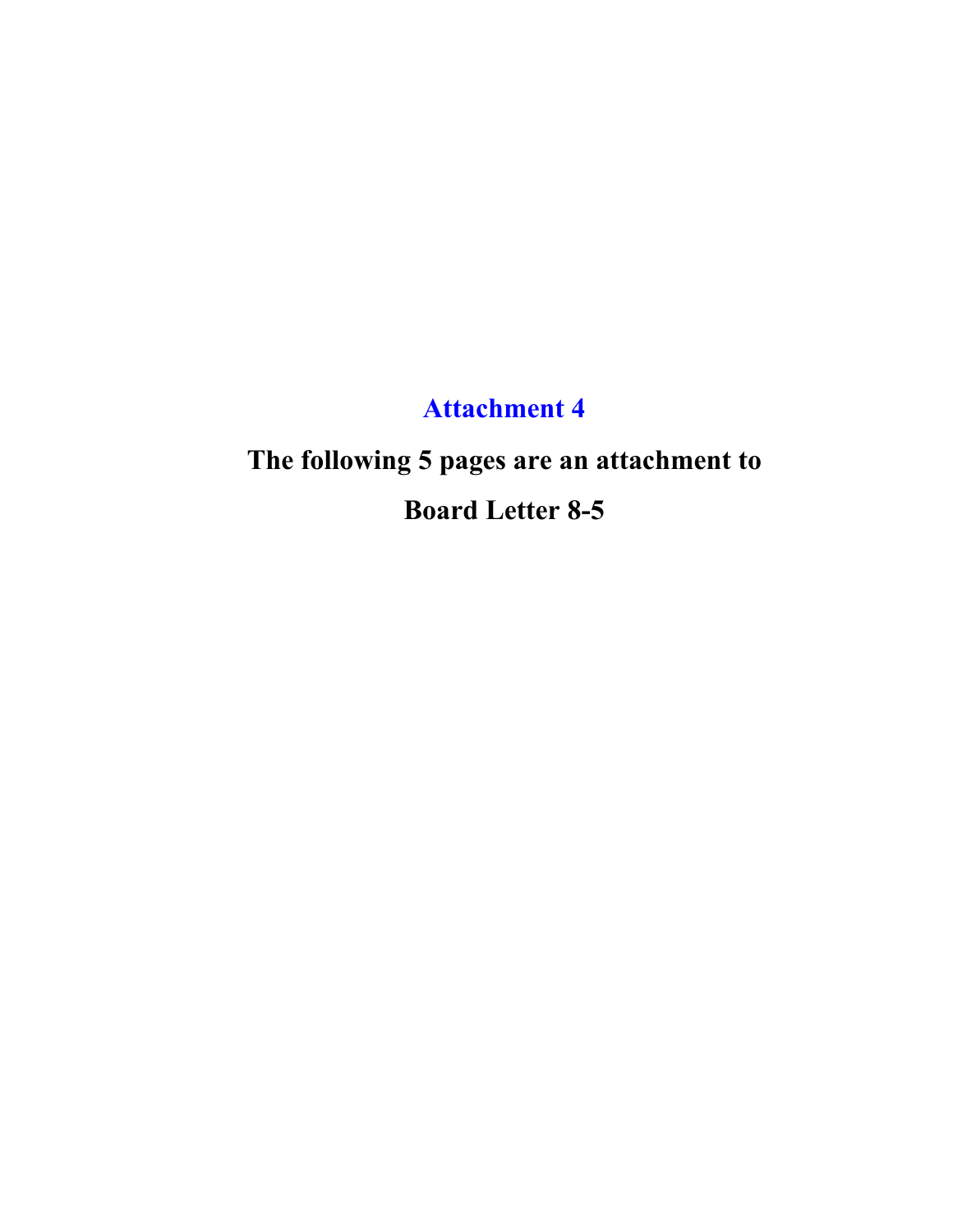## AMENDED IN ASSEMBLY MAY 24, 1999

## AMENDED IN ASSEMBLY MARCH 10, 1999

CALIFORNIA LEGISLATURE—1999–2000 REGULAR SESSION

# **ASSEMBLY BILL No. 107**

#### **Introduced by Assembly Members Knox and Villaraigosa**

December 22, 1998

An act to add Article 9 (commencing with Section 22867) to Chapter 1 of Part 5 of Division 5 of Title 2 of the Government Code, relating to the Public Employees' Medical and Hospital Care Act.

#### LEGISLATIVE COUNSEL'S DIGEST

AB 107, as amended, Knox. Public employees' health benefits: domestic partners.

The existing Public Employees' Medical and Hospital Care Act authorizes the Board of Administration of the Public Employees' Retirement System to provide health benefits plan coverage to state and local public employees and annuitants and their family members.

This bill would authorize the state and local employers to elect to include within the definition of ''family member,'' domestic partners, as defined, who have submitted certificates of eligibility to the board. This bill would require forms containing specified information to be filed under penalty of perjury, thereby extending the scope of the existing crime of perjury and imposing a state-mandated local program.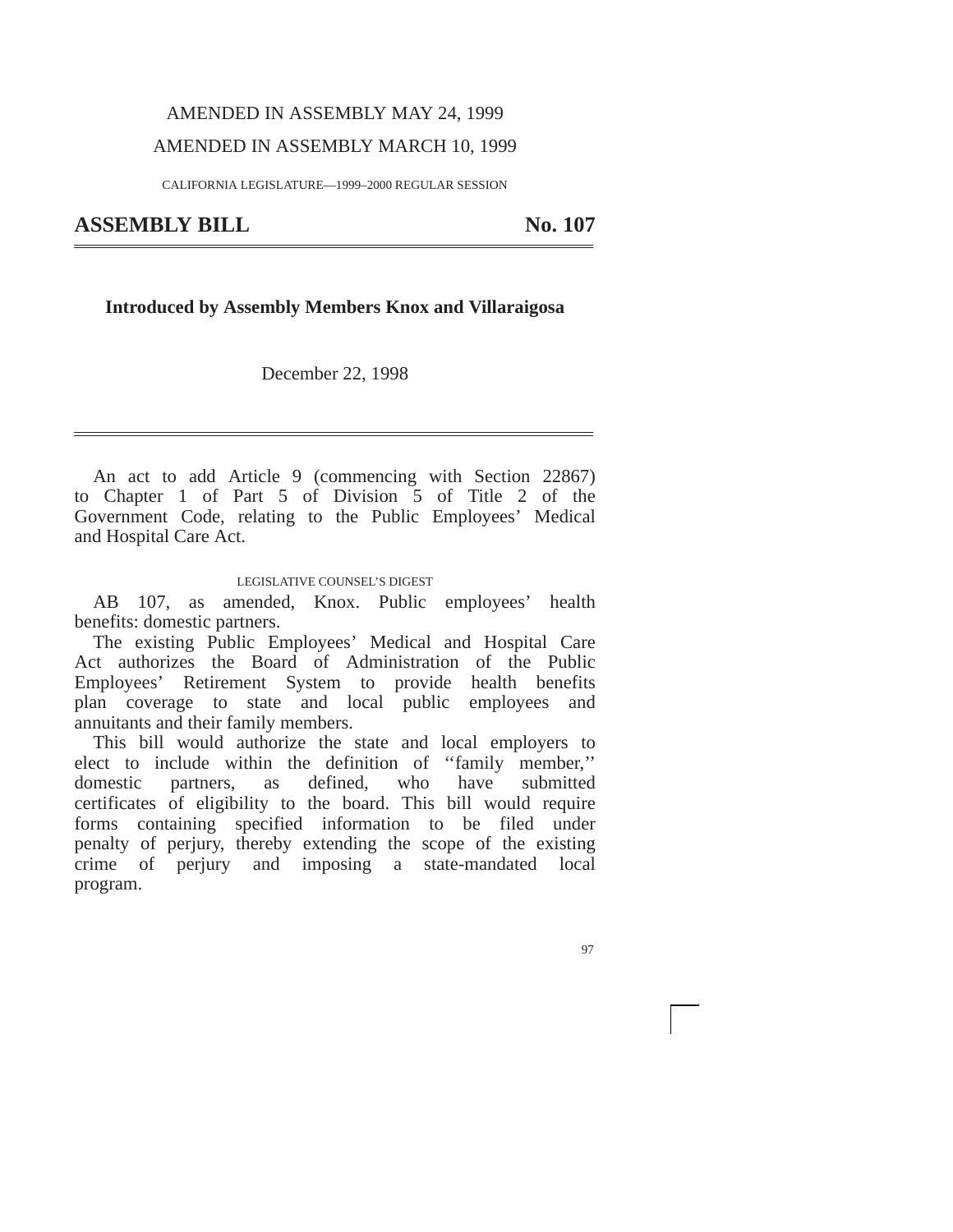The California Constitution requires the state to reimburse local agencies and school districts for certain costs mandated by the state. Statutory provisions establish procedures for making that reimbursement.

This bill would provide that no reimbursement is required by this act for a specified reason.

Vote: majority. Appropriation: no. Fiscal committee: yes. State-mandated local program: yes.

## *The people of the State of California do enact as follows:*

1 2 22867) is added to Chapter 1 of Part 5 of Division 5 of Title 3 2 of the Government Code, to read: 4 5 6 7 8 employers the ability to offer health care coverage 9 through this part to the domestic partners of their 10 employees and annuitants. 11 12 providing health care coverage pursuant to this part, a 13 domestic partner is an adult in a domestic partnership as 14 defined in Section 22869 who has submitted to the system 15 on a form designated by the board a certificate of 16 eligibility pursuant to Section 22872. 17 18 providing health care coverage pursuant to this part, a 19 domestic partnership exists when all of the following 20 occur: 21 22 23 annuitant of an employer contracting with the board for 24 health benefits coverage. 25 26 and agree to be jointly responsible for each other's basic SECTION 1. Article 9 (commencing with Section Article 9. Domestic Partners 22867. It is the purpose of this article to provide 22868. For this part only, and only for the purposes of 22869. For this part only, and only for the purposes of (a) Both persons have a common residence. (b) One of the persons is enrolled as an employee or (c) Both persons share the common necessities of life

27 living expenses during the domestic partnership.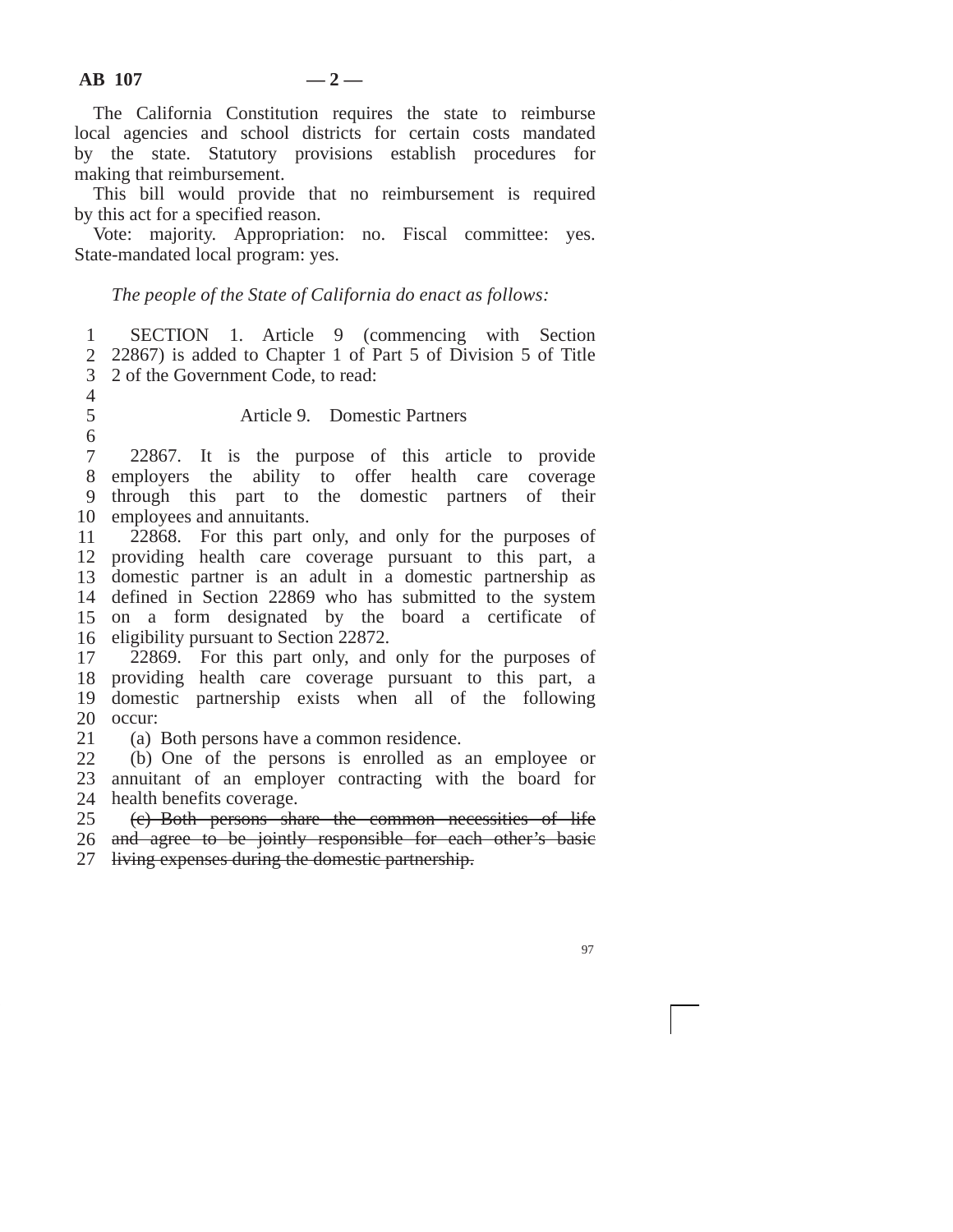*each others basic living expenses incurred during the (c) Both persons agree to be jointly responsible for domestic partnership.*

 another domestic partnership. (d) Neither person is married nor a member of

 that would prevent them from being married to each (e) The two persons are not related by blood in a way other in this state.

 (f) Both persons are at least 18 years of age.

 pursuant to Section 22872. (g) Both persons file a certificate of eligibility

 domestic partnership shall terminate when any of the following occurs: 22870. (a) For the purposes of this part only, a

 notarized, written notice that he or she is terminating the (1) One partner gives or sends to the other partner a partnership.

 (2) One of the domestic partners dies.

 (3) One of the domestic partners marries.

 residence. A temporary separation resulting from work-, education-, or health-related requirements shall not constitute the cessation of a common residence. (4) The domestic partners no longer have a common

 employee or annuitant shall notify the board by filing, on a form designated by the board, a certification of termination of eligibility. The form shall include a statement whereby the employee or annuitant shall certify under penalty of perjury that he or she has notified his or her domestic partner of the termination of the partnership. All benefits provided by this article shall cease as of the last day of the month following the receipt of the certification of termination of eligibility. (b) Upon termination of the partnership, the

 partnership that was terminated pursuant to this section shall be eligible for health coverage pursuant to this article until at least six months after the effective date of 38 the terminated the previous partnership.(c) No person who was a member of a domestic certification of termination of eligibility that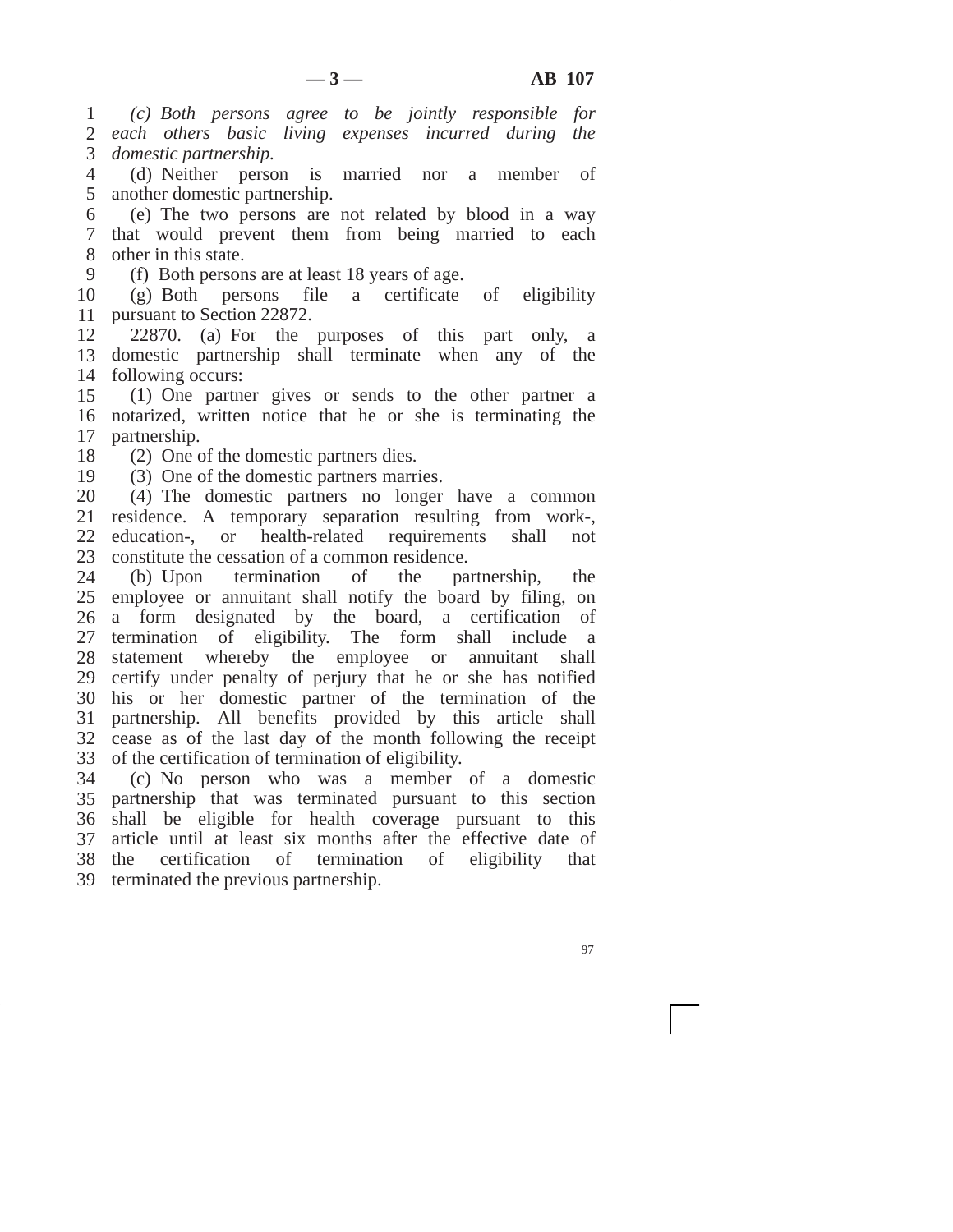domestic partner shall be included in the definition of a family member for purposes of Sections 22777, 22778, subdivision (a) of Section 22791, Sections 22811, 22811.5, 22811.6, 22812, 22813, 22815, subdivision (c) of Section 22816, Sections 22816.3, 22816.35, 22817, 22819, 22823, subdivision (a) of Section 22825, subdivision (a) of Section 22825.1, Section 22825.7, paragraph (1) of subdivision (b) of Section 22840.2, subdivision (f) of Section 22840.2, subdivision (b) of Section 22856, and Section 22859. 22871. Notwithstanding any other provision of law, a

 provision of law, a domestic partner shall not be included in the definition of a family member for purposes of subdivisions (e) and (f) of Section 22754, subdivision (a) of Section 22811.6, and Section 22821. 22871.1. Notwithstanding Section 22871 or any other

 22754 or any other provision of law, a domestic partner shall be considered to be a family member for purposes of Section 22810 except that a domestic partner shall not be considered a family member for purposes of continued health coverage eligibility upon the death of the employee or annuitant. 22871.2. Notwithstanding subdivision (f) of Section

 by this article, an employee or annuitant and his or her domestic partner shall complete, have notarized, and file on a form designated by the board, a certificate of eligibility. 22872. (a) In order to receive any benefit provided

 indicating that the employee or annuitant agrees that he or she may be required to reimburse the employer, their designated health services plan, and the system, for any expenditures made by the employer, their designated health services plan, and the system, for medical claims, processing fees, administrative charges, costs, and attorney's fees on behalf of the domestic partner if any of the submitted documentation is found to be incomplete, inaccurate, or fraudulent.(b) The form shall also include a signed statement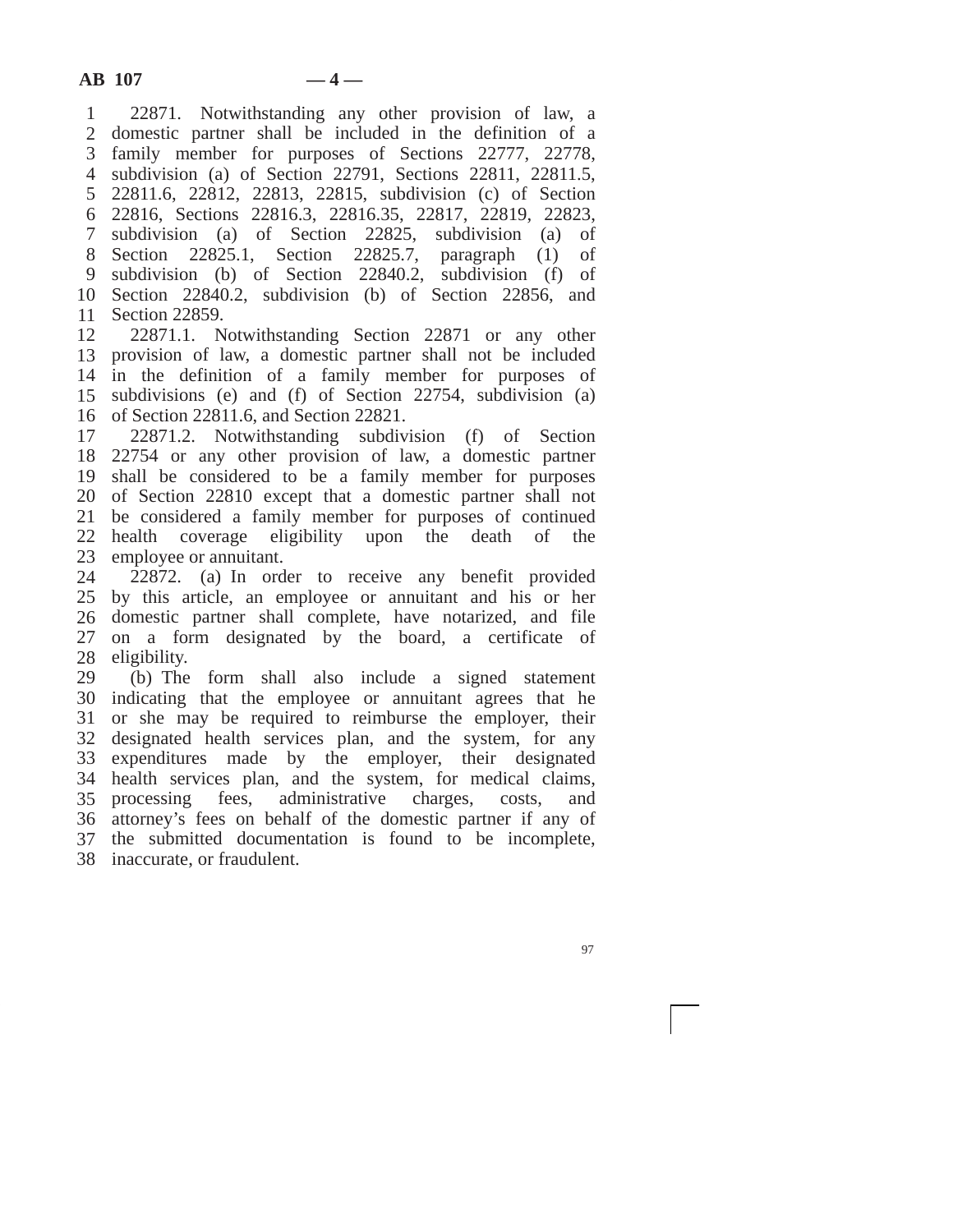health benefits pursuant to this article, to the domestic 22873. (a) Any employer may, at its option, offer partners of all of its employees and annuitants.

 prescribed by the board, that it is electing to provide (b) The employer shall notify the board, in a manner health care coverage through this article to the domestic partners of its employees and annuitants.

 information deemed necessary by the board to determine eligibility under this article. (c) The employer shall provide to the system any

 this article shall not be construed to extend any vested the Legislature to subsequently modify or repeal any provision of this article. 22874. Notwithstanding any other provision of law, rights to any person nor be construed to limit the right of

 *employees who are members of bargaining units which have signed a memorandum of understanding between their organization to adopt the benefits accorded under this article, and (b) to the* members of the Public Employees' Retirement System who are employed by the Assembly, the Senate, the Judicial Council, and the California State University only if the Assembly Rules Committee, the Senate Rules Committee, the Judicial Council, and the Board of Trustees of the California State University, 27 respectively, 22875. This article shall apply to *(a) only those employer* and the recognized employee make this section applicable to their employees.

 pursuant to Section 6 of Article XIII B of the California Constitution because the only costs that may be incurred by a local agency or school district will be incurred because this act creates a new crime or infraction, eliminates a crime or infraction, or changes the penalty for a crime or infraction, within the meaning of Section 17556 of the Government Code, or changes the definition of a crime within the meaning of Section 6 of Article XIII B of the California Constitution. SEC. 2. No reimbursement is required by this act

 $\Omega$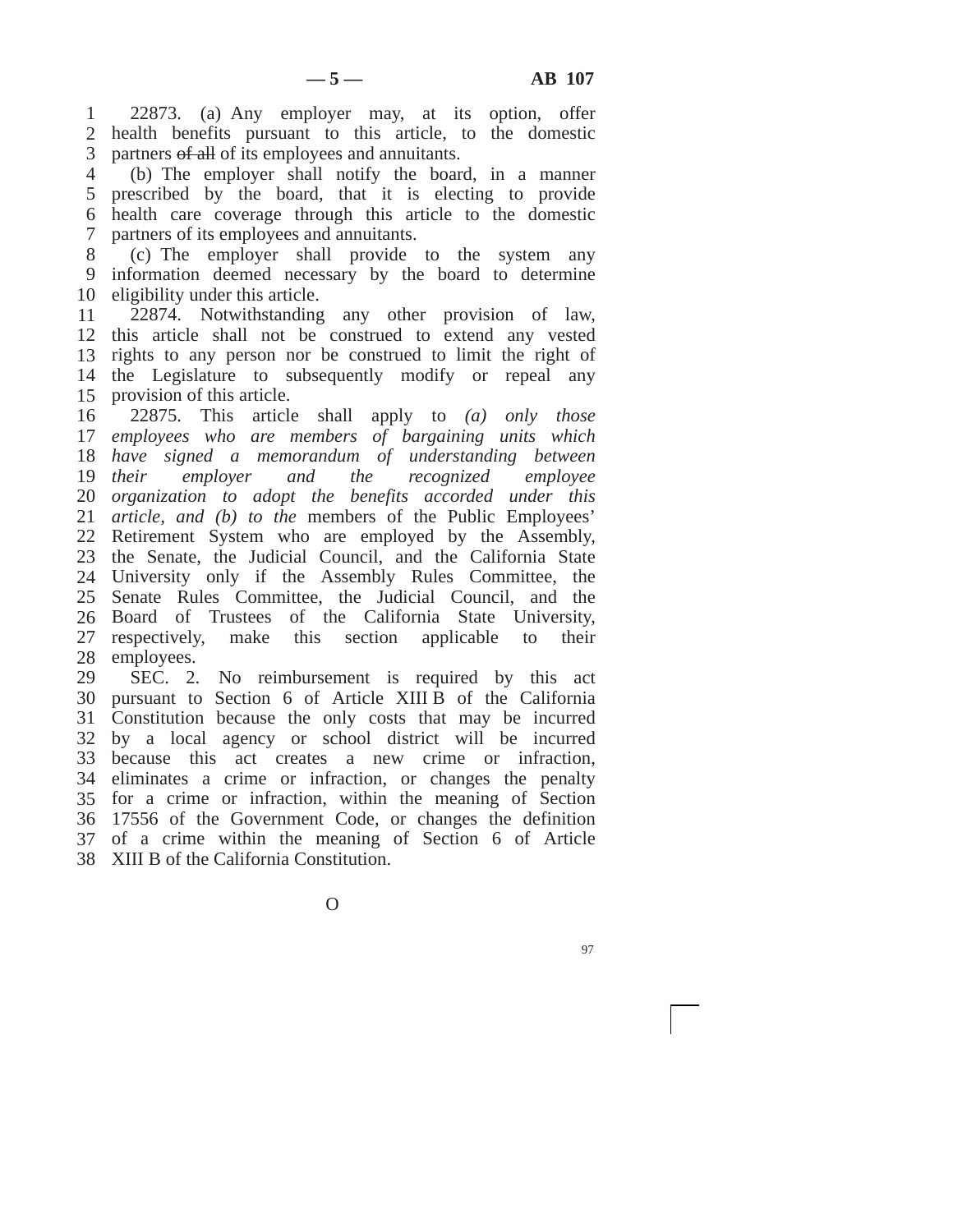# **Attachment 5**

# **The following 15 pages are an attachment to Board Letter 8-5**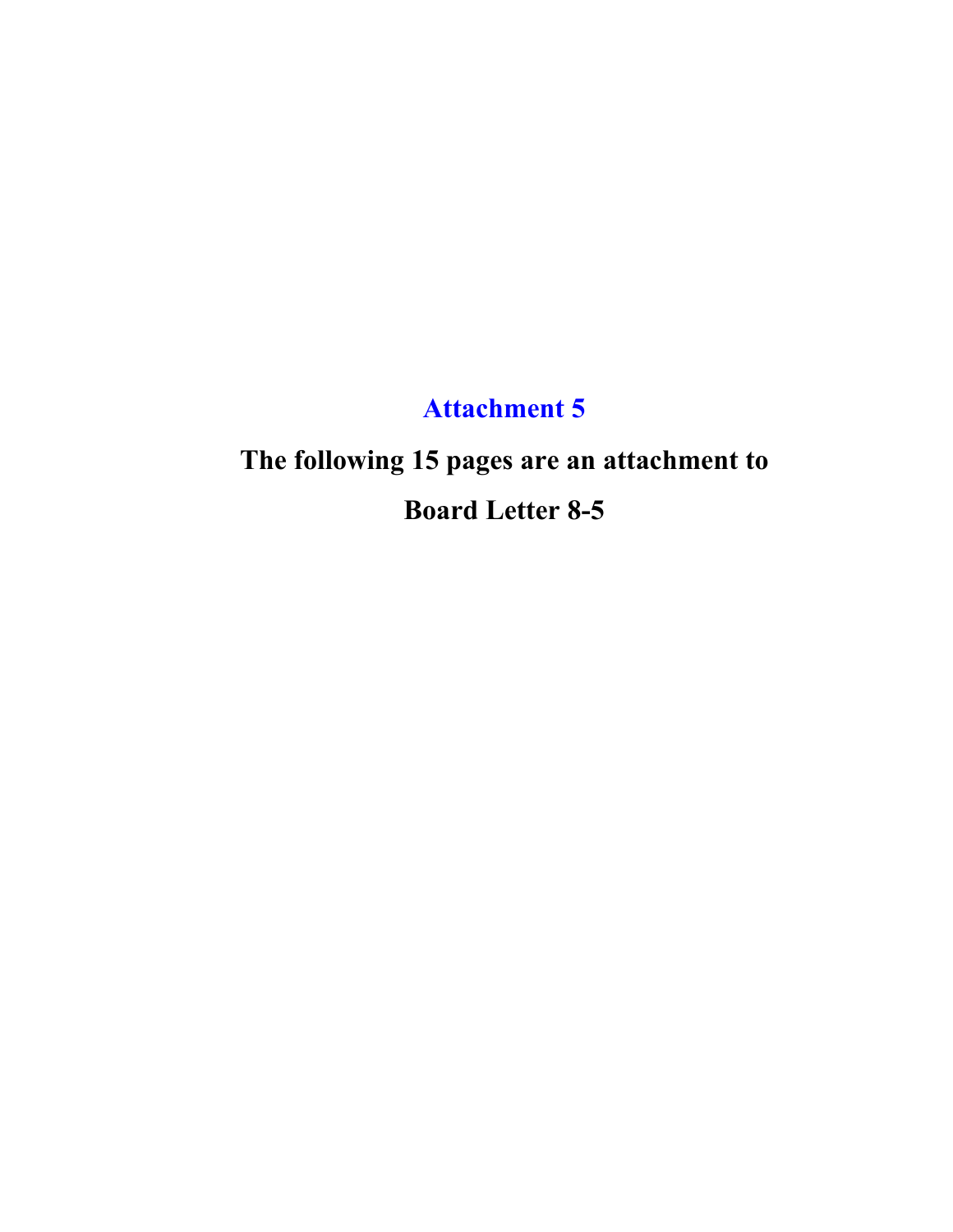# **Assembly Bill No. 26**

Passed the Assembly September 9, 1999

*Chief Clerk of the Assembly*

Passed the Senate September 9, 1999

*Secretary of the Senate*

This bill was received by the Governor this \_\_\_\_\_\_\_ day

of  $\frac{1999}{\ldots}$ , 1999, at  $\frac{1900}{\ldots}$  o'clock  $\frac{M}{\ldots}$ .

*Private Secretary of the Governor*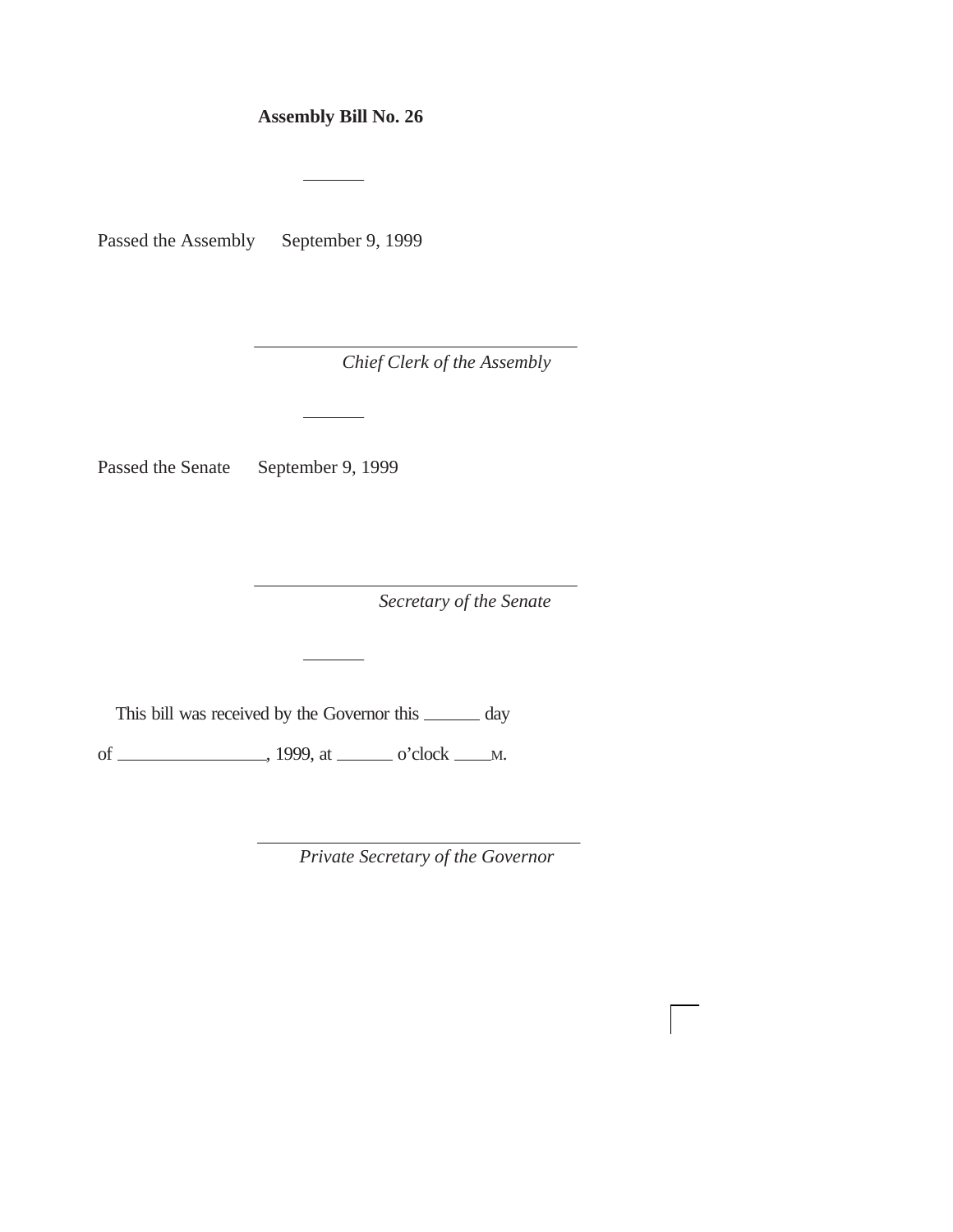## **CHAPTER**

An act to add Division 2.5 (commencing with Section 297) to the Family Code, to add Article 9 (commencing with Section 22867) to Chapter 1 of Part 5 of Division 5 of Title 2 of the Government Code, and to add Section 1261 to the Health and Safety Code, relating to domestic partners.

#### LEGISLATIVE COUNSEL'S DIGEST

AB 26, Migden. Domestic partners.

(1) Existing law sets forth the requirements of a valid marriage, and specifies the rights and obligations of spouses during marriage.

This bill would provide that a domestic partnership shall be established between 2 adults of the same sex or, if both persons are over the age of 62 and meet specified eligibility criteria, opposite sexes, who have a common residence and meet other specified criteria and would provide for the registration of domestic partnerships with the Secretary of State. The bill would also specify procedures for the termination of domestic partnerships. The bill would prohibit a person who has filed a Declaration of Domestic Partnership from filing a new declaration until at least 6 months has elapsed from the date that a Notice of Termination of Domestic Partnership was filed with the Secretary of State in connection with the termination of the most recent domestic partnership, except where the previous domestic partnership ended because one of the partners died or married.

The bill would require the Secretary of State to prepare forms for the registration and termination of domestic partnerships, distribute these forms to each county clerk, and require the Secretary of State to establish, by regulation, and charge fees for processing these forms. The bill would require these forms to be available to the public at the office of the Secretary of State and each county clerk. A Declaration of Domestic Partnership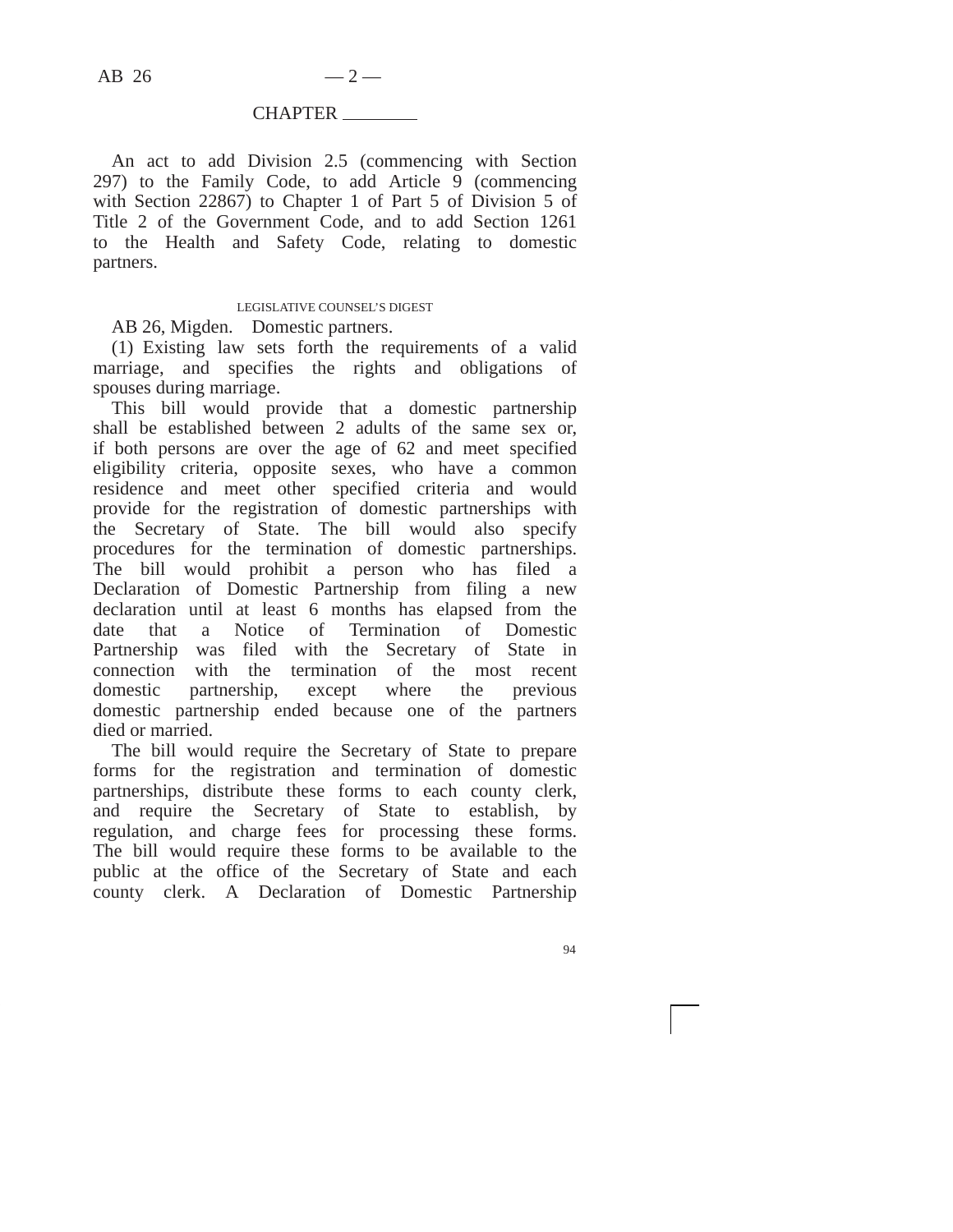would be required to be accompanied by a specified declaration of veracity. Violation of this requirement would be a misdemeanor. By creating a new crime and by increasing the duties of the county clerk, the bill would impose a state-mandated local program.

The bill would also preempt, on and after July 1, 2000, any local ordinance or law that provides for the creation of a domestic partnership, as specified, except that a local jurisdiction may retain or adopt policies or laws that offer rights to domestic partners within the jurisdiction and impose duties that are in addition to the rights and duties established by state law, as specified.

(2) Existing law does not specify requirements concerning patient visitation in all health facilities.

This bill would require a health facility to allow a patient's domestic partner and other specified persons to visit a patient, except under specified conditions.

(3) The existing Public Employees' Medical and Hospital Care Act authorizes the Board of Administration of the Public Employees' Retirement System to provide health benefits plan coverage to state and local public employees and annuitants and their family members.

This bill would authorize the state and local employers to offer health care coverage and other benefits to domestic partners, as defined, who have submitted certificates of eligibility or Declarations of Domestic Partnership to the board.

(4) The California Constitution requires the state to reimburse local agencies and school districts for certain costs mandated by the state. Statutory provisions establish procedures for making that reimbursement, including the creation of a State Mandates Claims Fund to pay the costs of mandates that do not exceed \$1,000,000 statewide and other procedures for claims whose statewide costs exceed \$1,000,000.

This bill would provide that, with regard to certain mandates, no reimbursement is required by this act for a specified reason.

With regard to any other mandates, this bill would provide that, if the Commission on State Mandates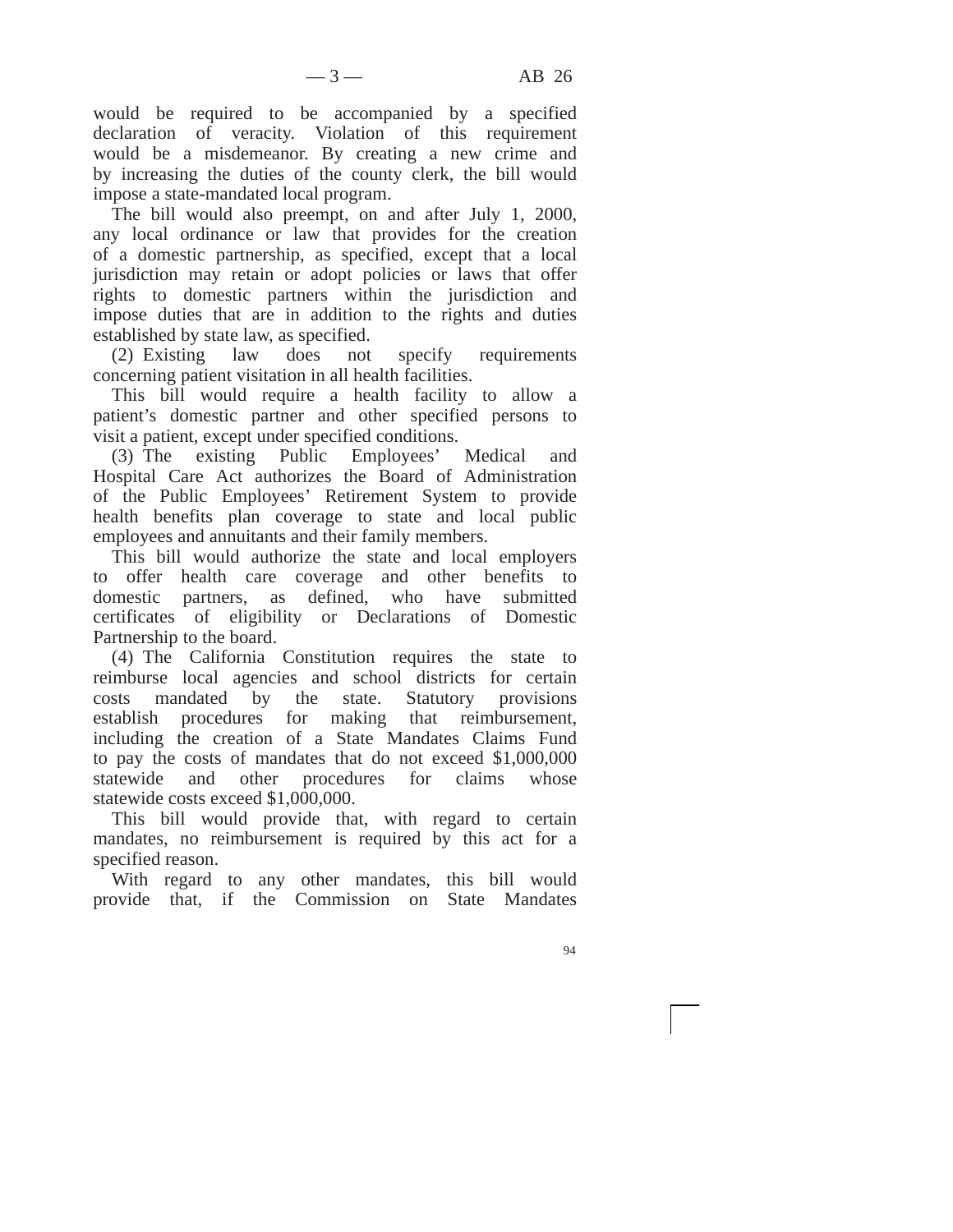determines that the bill contains costs so mandated by the state, reimbursement for those costs shall be made pursuant to the statutory provisions noted above.

## *The people of the State of California do enact as follows:*

SECTION 1. It is the intent of the Legislature to retain the right of hospitals and other health care facilities establish visitation policies in reasonable and appropriate circumstances. In enacting this legislation, it is the intent of the Legislature to provide hospitals and other health facilities with the authority to administer those policies in a manner that applies equally to spouses, registered domestic partners, and other immediate registered domestic partners, and other immediate family members.

SEC. 2. Division 2.5 (commencing with Section 297) is added to the Family Code, to read:

# DIVISION 2.5. DOMESTIC PARTNER REGISTRATION

## PART 1. DEFINITIONS

297. (a) Domestic partners are two adults who have chosen to share one another's lives in an intimate and committed relationship of mutual caring.

(b) A domestic partnership shall be established in California when all of the following requirements are met:

(1) Both persons have a common residence.

(2) Both persons agree to be jointly responsible for each other's basic living expenses incurred during the domestic partnership.

(3) Neither person is married or a member of another domestic partnership.

(4) The two persons are not related by blood in a way that would prevent them from being married to each other in this state.

(5) Both persons are at least 18 years of age.

(6) Either of the following: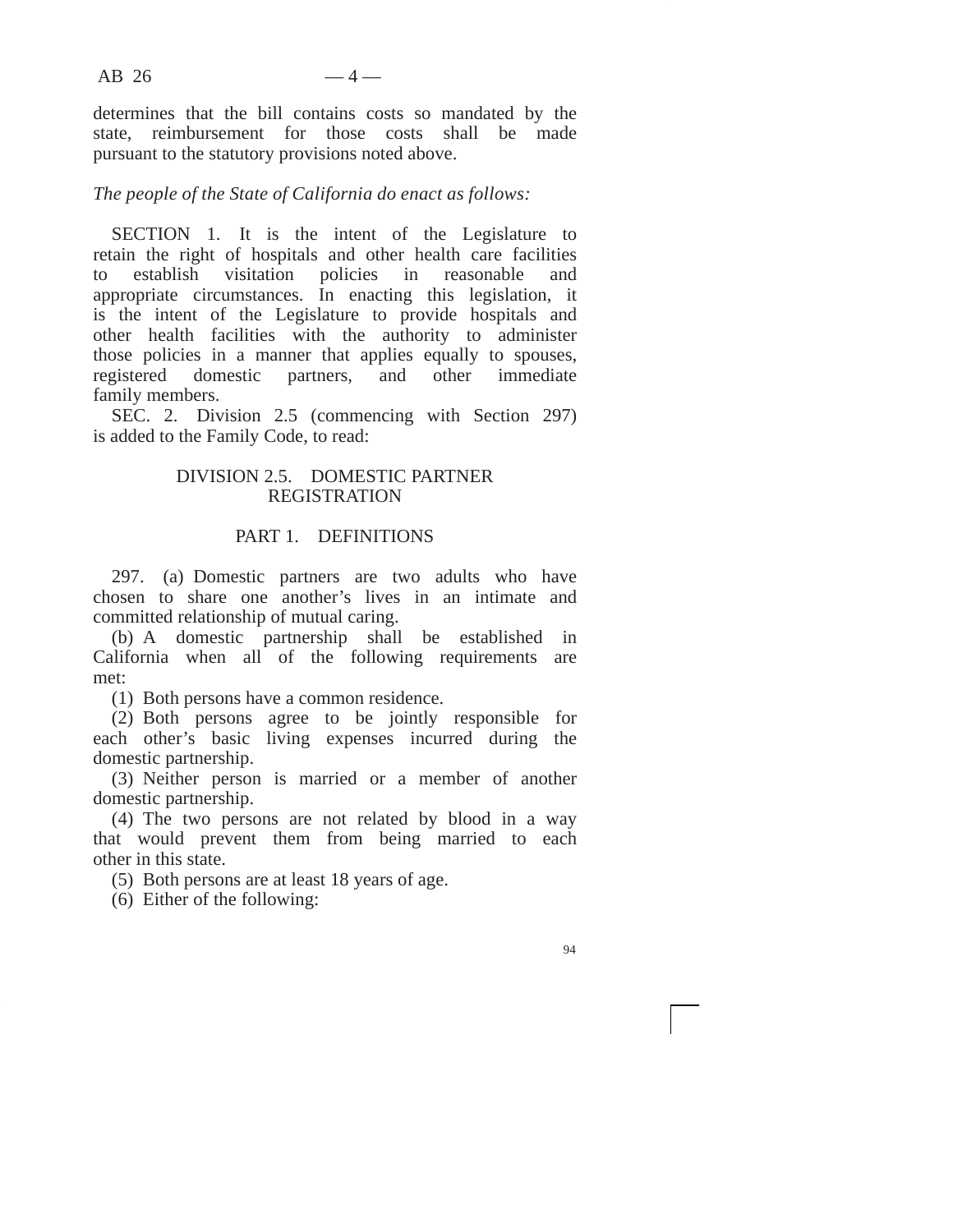(A) Both persons are members of the same sex.

(B) Both persons meet the eligibility criteria under Title II of the Social Security Act as defined in 42 U.S.C. Section 402(a) for old-age insurance benefits or Title XVI of the Social Security Act as defined in 42 U.S.C. Section 1381 for aged individuals. Notwithstanding any other provision of this section, persons of opposite sexes may not constitute a domestic partnership unless both persons are over the age of 62.

(7) Both persons are capable of consenting to the domestic partnership.

(8) Neither person has previously filed a Declaration of Domestic Partnership with the Secretary of State pursuant to this division that has not been terminated under Section 299.

(9) Both file a Declaration of Domestic Partnership with the Secretary of State pursuant to this division.

(c) ''Have a common residence'' means that both domestic partners share the same residence. It is not necessary that the legal right to possess the common residence be in both of their names. Two people have a common residence even if one or both have additional residences. Domestic partners do not cease to have a common residence if one leaves the common residence but intends to return.

(d) ''Basic living expenses'' means, shelter, utilities, and all other costs directly related to the maintenance of the common household of the common residence of the domestic partners. It also means any other cost, such as medical care, if some or all of the cost is paid as a benefit because a person is another person's domestic partner.

(e) ''Joint responsibility'' means that each partner agrees to provide for the other partner's basic living expenses if the partner is unable to provide for herself or himself. Persons to whom these expenses are owed may enforce this responsibility if, in extending credit or providing goods or services, they relied on the existence of the domestic partnership and the agreement of both partners to be jointly responsible for those specific expenses.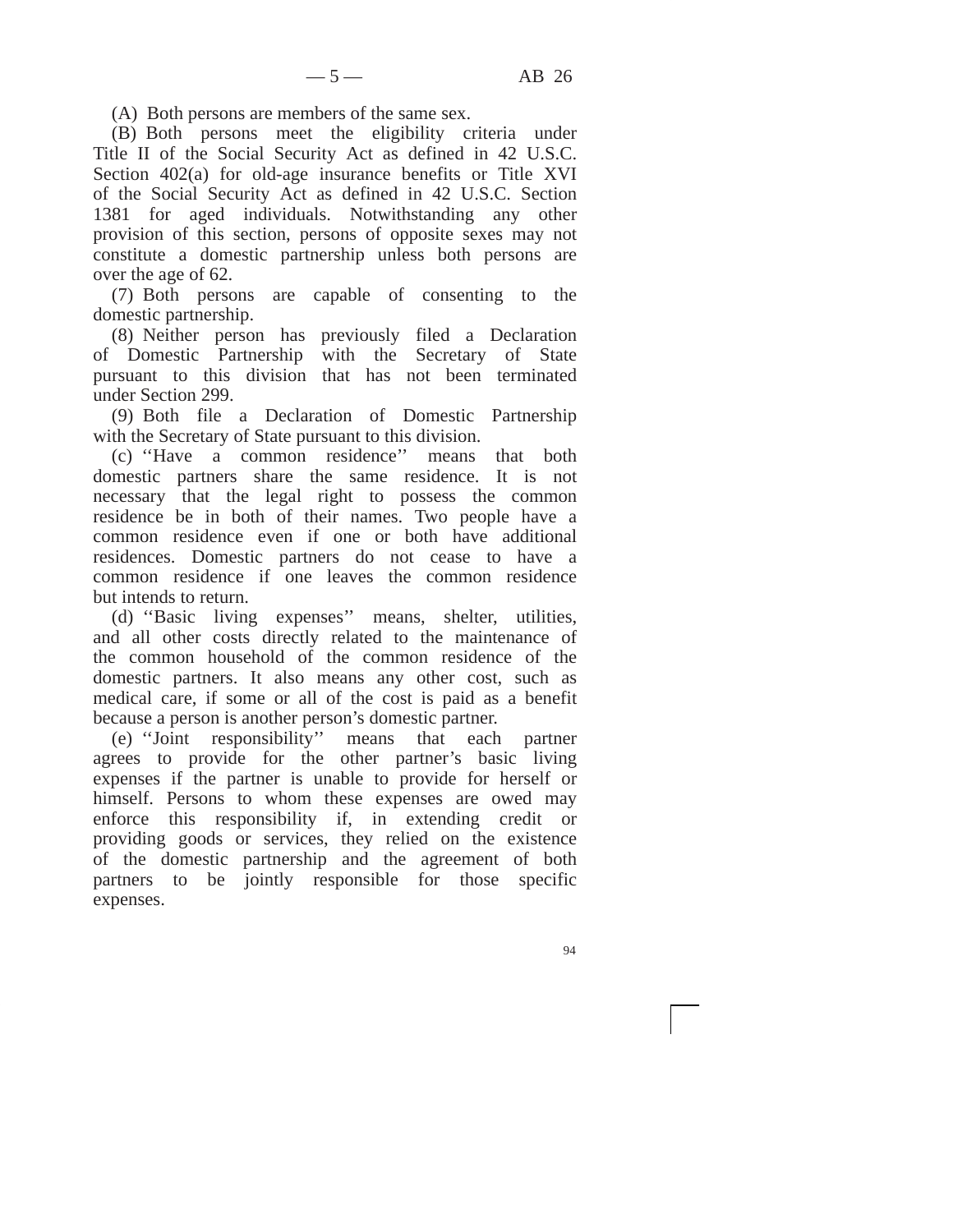# PART 2. REGISTRATION

298. (a) The Secretary of State shall prepare forms entitled ''Declaration of Domestic Partnership'' and ''Notice of Termination of Domestic Partnership'' to meet the requirements of this division. These forms shall require the signature and seal of an acknowledgment by a notary public to be binding and valid.

(b) (1) The Secretary of State shall distribute these forms to each county clerk. These forms shall be available to the public at the office of the Secretary of State and each county clerk.

(2) The Secretary of State shall, by regulation, establish fees for the actual costs of processing each of these forms, and shall charge these fees to persons filing the forms.

(c) The Declaration of Domestic Partnership shall require each person who wants to become a domestic partner to (1) state that he or she meets the requirements of Section 297 at the time the form is signed, (2) provide a mailing address, (3) sign the form with a declaration that representations made therein are true, correct, and contain no material omissions of fact to the best knowledge and belief of the applicant, and (4) have a notary public acknowledge his or her signature. Both partners' signatures shall be affixed to one Declaration of Domestic Partnership form, which form shall then be transmitted to the Secretary of State according to the instructions provided on the form. Violations of this subdivision are punishable as a misdemeanor.

298.5. (a) Two persons desiring to become domestic partners may complete and file a Declaration of Domestic Partnership with the Secretary of State.

(b) The Secretary of State shall register the Declaration of Domestic Partnership in a registry for those partnerships, and shall return a copy of the registered form to the domestic partners at the address provided by the domestic partners as their common residence.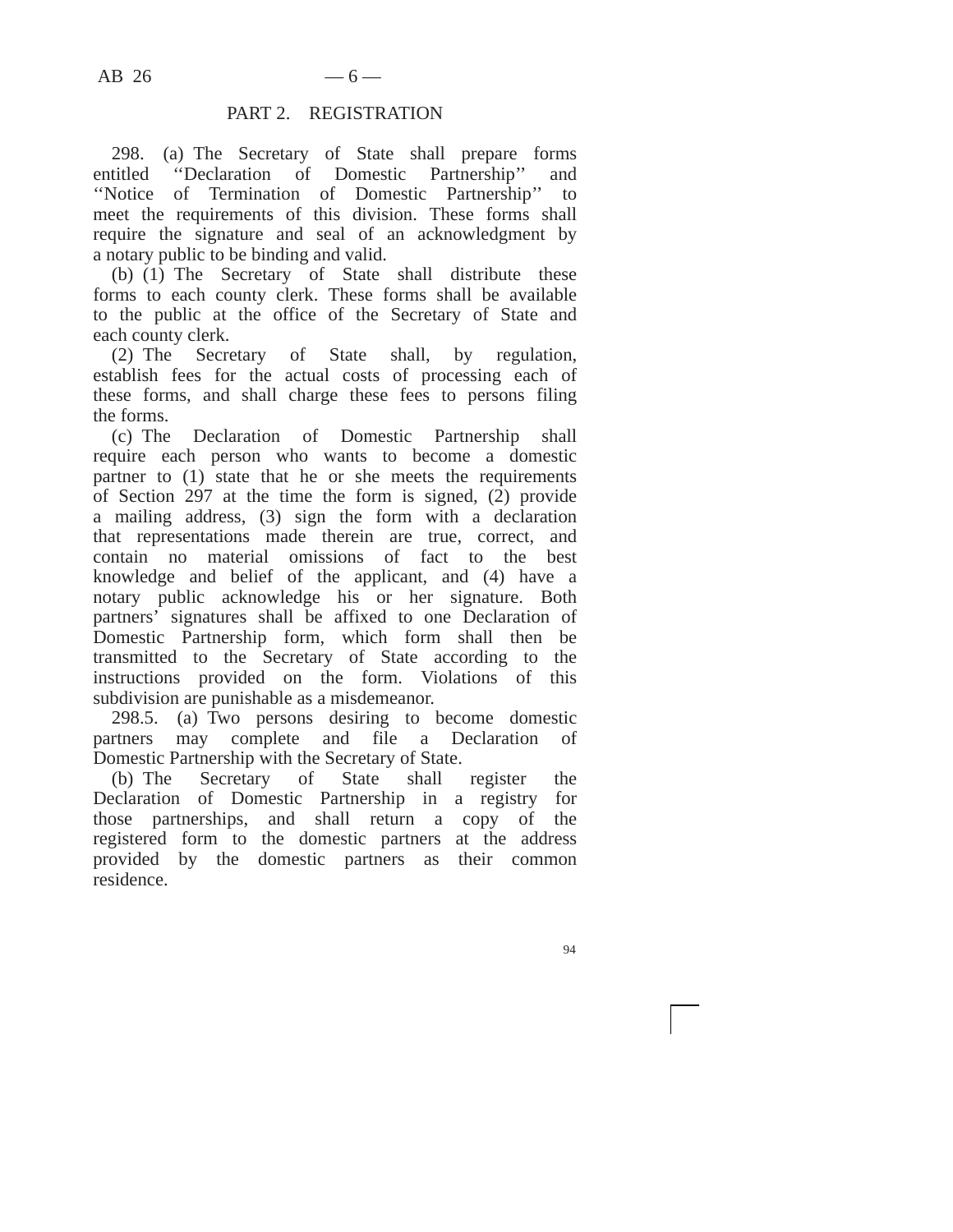$-7 -$  AB 26

(c) No person who has filed a Declaration of Domestic Partnership may file a new Declaration of Domestic Partnership until at least six months after the date that a Notice of Termination of Domestic Partnership was filed with the Secretary of State pursuant to subdivision (b) of Section 299 in connection with the termination of the most recent domestic partnership. This prohibition does not apply if the previous domestic partnership ended because one of the partners died or married.

#### PART 3. TERMINATION

299. (a) A domestic partnership is terminated when any one of the following occurs:

(1) One partner gives or sends to the other partner a written notice by certified mail that he or she is terminating the partnership.

(2) One of the domestic partners dies.

(3) One of the domestic partners marries.

(4) The domestic partners no longer have a common residence.

(b) Upon termination of a domestic partnership, at least one former partner shall file a Notice of Termination of Domestic Partnership with the Secretary of State by mailing a completed form to the Secretary of State by certified mail. The date on which the Notice of Termination of Domestic Partnership is received by the Secretary of State shall be deemed the actual termination date of the domestic partnership, unless termination is caused by the death or marriage of a domestic partner, in which case the actual termination date shall be the date indicated on the Notice of Termination of Domestic Partnership form. The partner who files the Notice of Termination of Domestic Partnership shall send a copy of the notice to the last known address of the other partner.

(c) A former domestic partner who has given a copy of a Declaration of Domestic Partnership to any third party in order to qualify for any benefit or right shall, within 60 days of termination of the domestic partnership, give or send to the third party, at the last known address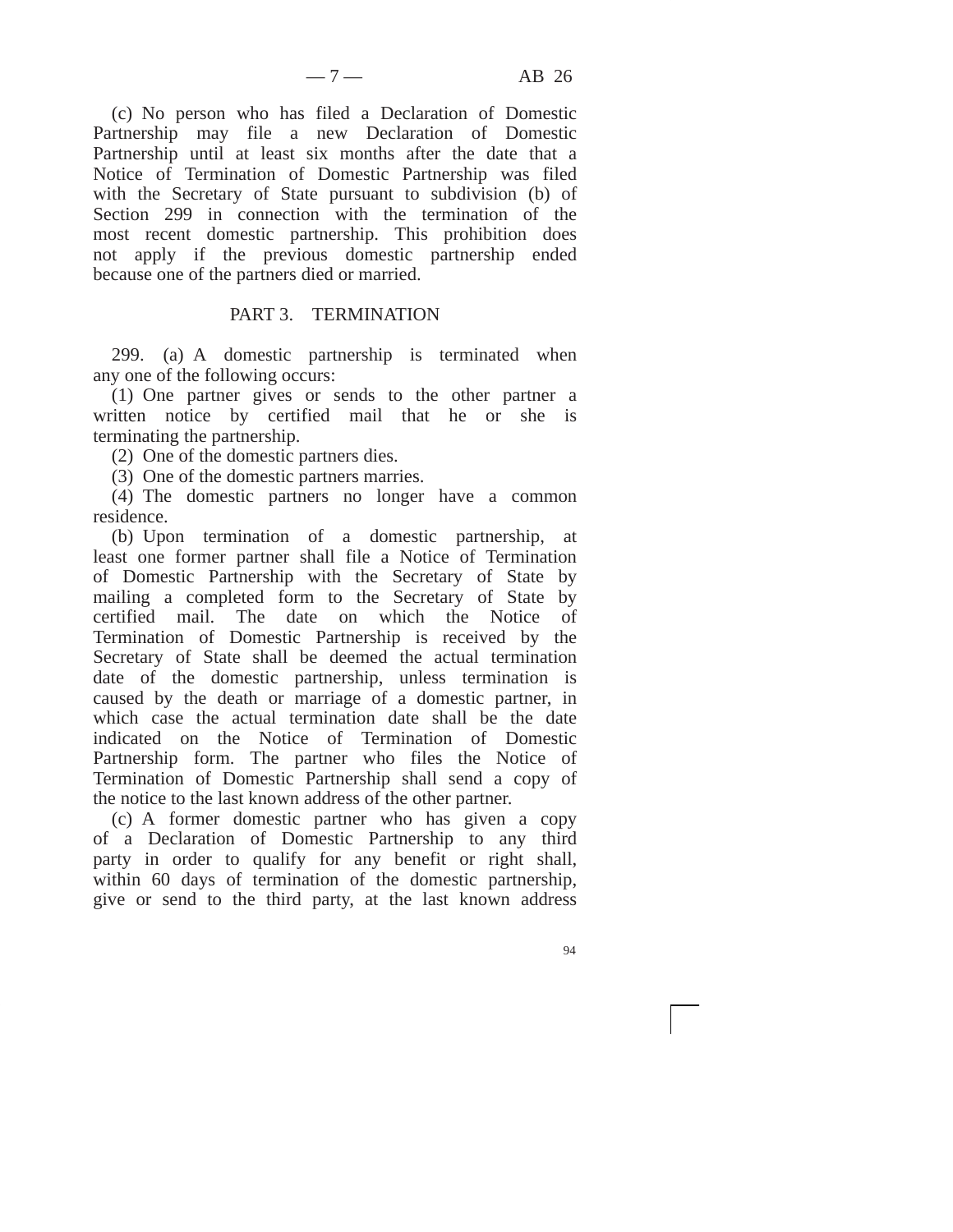of the third party, written notification that the domestic partnership has been terminated. A third party who suffers a loss as a result of failure by the domestic partner to send this notice shall be entitled to seek recovery from the partner who was obligated to send it for any actual loss resulting thereby.

(d) Failure to provide the third-party notice required in subdivision (c) shall not delay or prevent the termination of the domestic partnership.

## PART 4. LEGAL EFFECT

299.5. (a) The obligations that two people have to each other as a result of creating a domestic partnership are those described in Section 297. Registration as a domestic partner under this division shall not be evidence of, or establish, any rights existing under law other than those expressly provided to domestic partners in this division and Section 1261 of the Health and Safety Code.

The provisions relating to domestic partners provided in this division and Section 1261 of the Health and Safety Code shall not diminish any right under any other provision of law.

(b) Upon the termination of a domestic partnership, the partners, from that time forward, shall incur none of the obligations to each other as domestic partners that are created by this division and Section 1261 of the Health and Safety Code.

(c) The filing of a Declaration of Domestic Partnership pursuant to this division shall not change the character of property, real or personal, or any interest in any real or personal property owned by either domestic partner or both of them prior to the date of filing of the declaration.

(d) The filing of a Declaration of Domestic Partnership pursuant to this division shall not, in and of itself, create any interest in, or rights to, any property, real or personal, owned by one partner in the other partner, including, but not limited to, rights similar to community property or quasi-community property.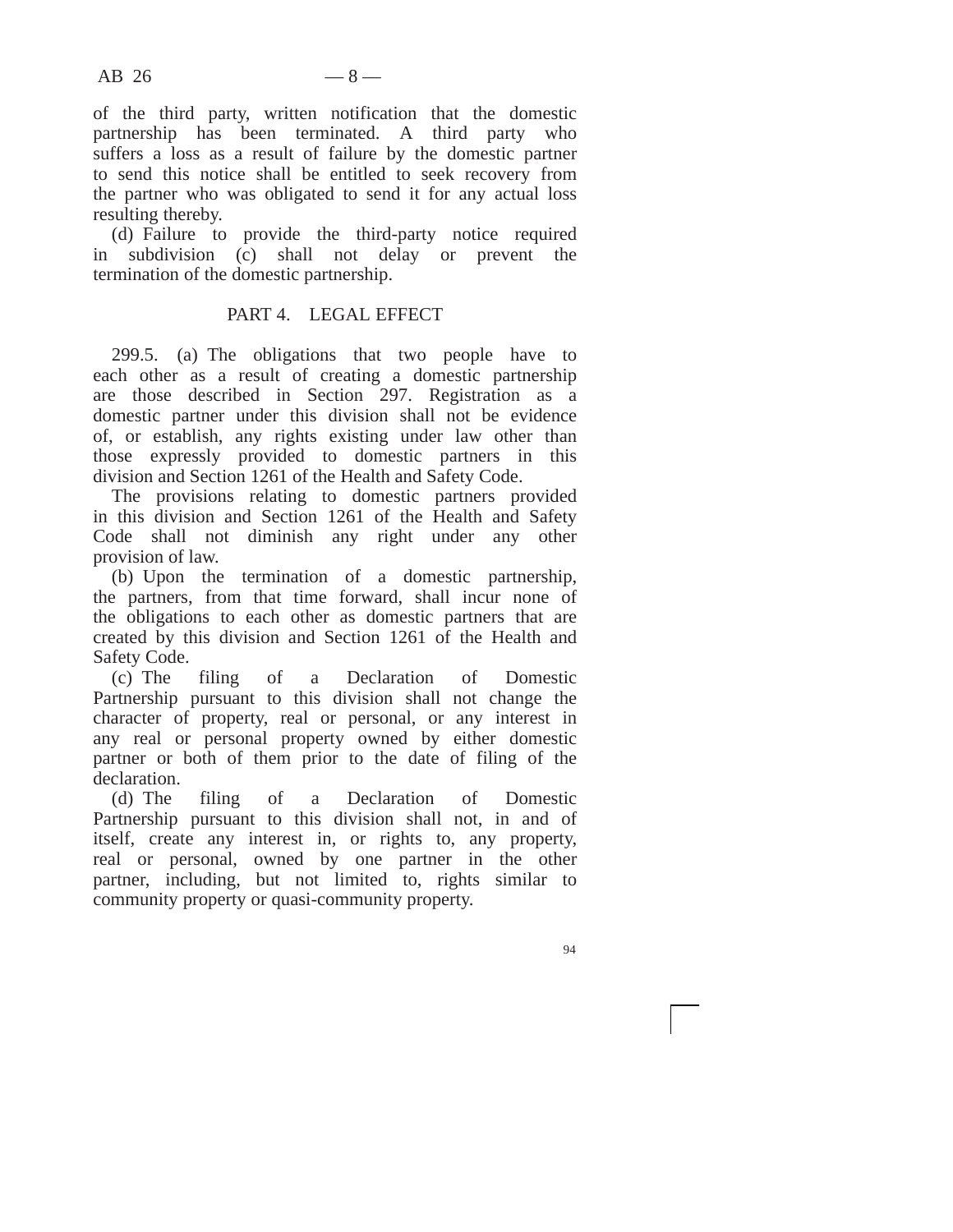(e) Any property or interest acquired by the partners during the domestic partnership where title is shared shall be held by the partners in proportion of interest assigned to each partner at the time the property or interest was acquired unless otherwise expressly agreed in writing by both parties. Upon termination of the domestic partnership, this subdivision shall govern the division of any property jointly acquired by the partners.

(f) The formation of a domestic partnership under this division shall not change the individual income or estate tax liability of each domestic partner prior to and during the partnership, unless otherwise provided under another state or federal law or regulation.

#### PART 5. PREEMPTION

299.6. (a) Any local ordinance or law that provides for the creation of a ''domestic partnership'' shall be preempted on and after July 1, 2000, except as provided in subdivision (c).

(b) Domestic partnerships created under any local domestic partnership ordinance or law before July 1, 2000, shall remain valid. On and after July 1, 2000, domestic partnerships previously established under a local ordinance or law shall be governed by this division and the rights and duties of the partners shall be those set out in this division, except as provided in subdivision (c), provided a Declaration of Domestic Partnership is filed by the domestic partners under Section 298.5.

(c) Any local jurisdiction may retain or adopt ordinances, policies, or laws that offer rights within that jurisdiction to domestic partners as defined by Section 297 or as more broadly defined by the local jurisdiction's ordinances, policies, or laws, or that impose duties upon third parties regarding domestic partners as defined by Section 297 or as more broadly defined by the local jurisdiction's ordinances, policies, or laws, that are in addition to the rights and duties set out in this division, and the local rights may be conditioned upon the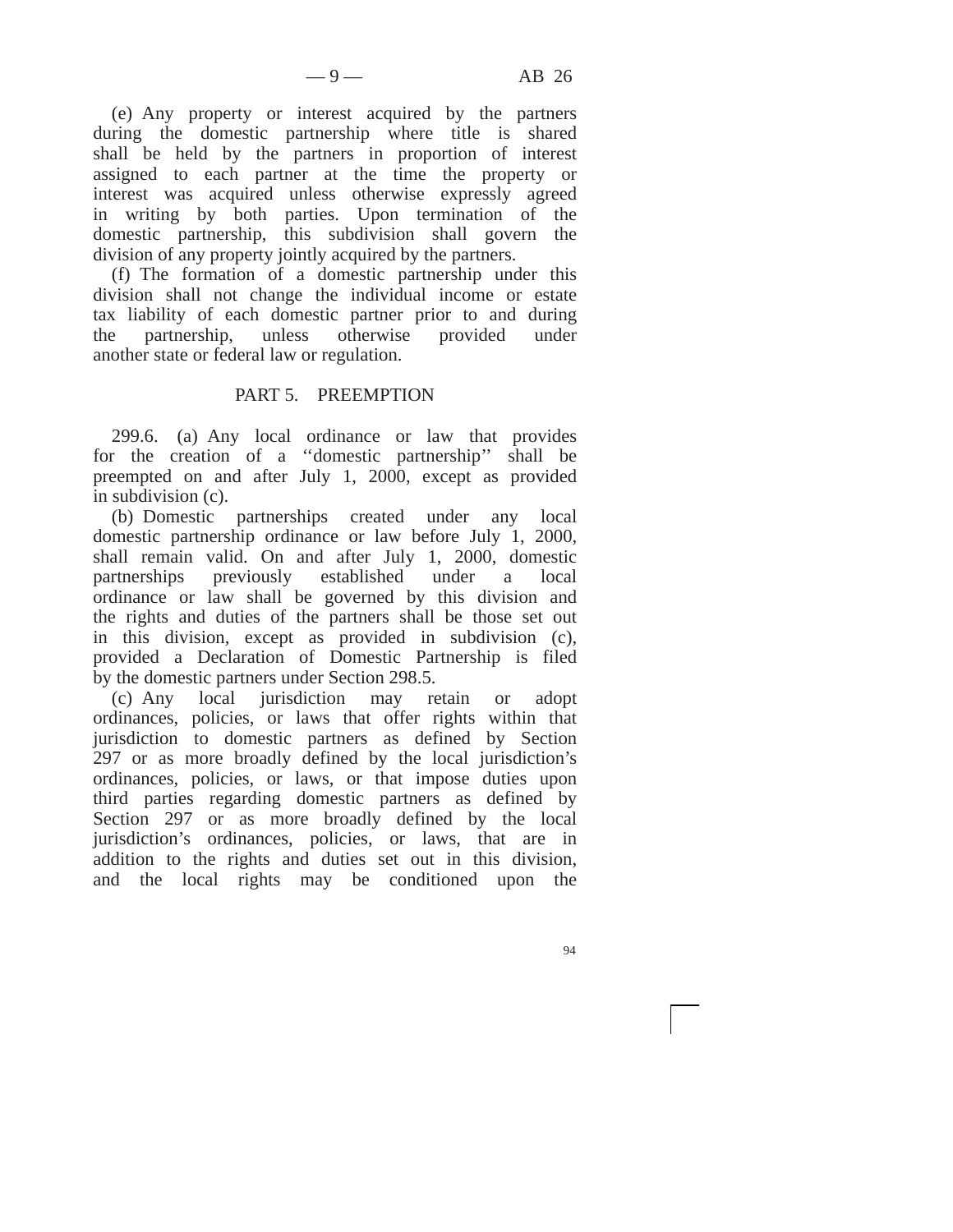agreement of the domestic partners to assume the additional obligations set forth in this division.

SEC. 3. Article 9 (commencing with Section 22867) is added to Chapter 1 of Part 5 of Division 5 of Title 2 of the Government Code, to read:

# Article 9. Domestic Partners

22867. It is the purpose of this article to provide employers the ability to offer health care coverage through this part to the domestic partners of their employees and annuitants.

22868. For this part only, and only for the purposes of providing health care coverage pursuant to this part, a domestic partner is an adult in a domestic partnership, as defined in Section 22869, with a person enrolled as an employee or annuitant of an employer contracting with the board for health benefits coverage, who has submitted to the system a certificate of eligibility pursuant to Section 22872 or a valid Declaration of Domestic Partnership filed pursuant to Division 2.5 (commencing with Section 297) of the Family Code.

22869. For purposes of this part, a ''domestic partnership'' shall be two people who meet all of the criteria set forth in Section 297 of the Family Code.

22871. Notwithstanding any other provision of law, a domestic partner shall be included in the definition of a family member for purposes of Sections 22777, 22778, subdivision (a) of Section 22791, Sections 22811, 22811.5, 22812, 22813, 22815, subdivision (c) of Section 22816, Sections 22816.3, 22817, 22819, 22823, subdivision (a) of Section 22825, subdivision (a) of Section 22825.1, Section 22825.7, paragraph (1) of subdivision (b) of Section 22840.2, subdivision (f) of Section 22840.2, subdivision (b) of Section 22856, and Section 22859.

22871.1. Notwithstanding Section 22871 or any other provision of law, a domestic partner shall not be included in the definition of a family member for purposes of subdivisions (e) and (f) of Section 22754, subdivision (a) of Section 22811.6, and Section 22821.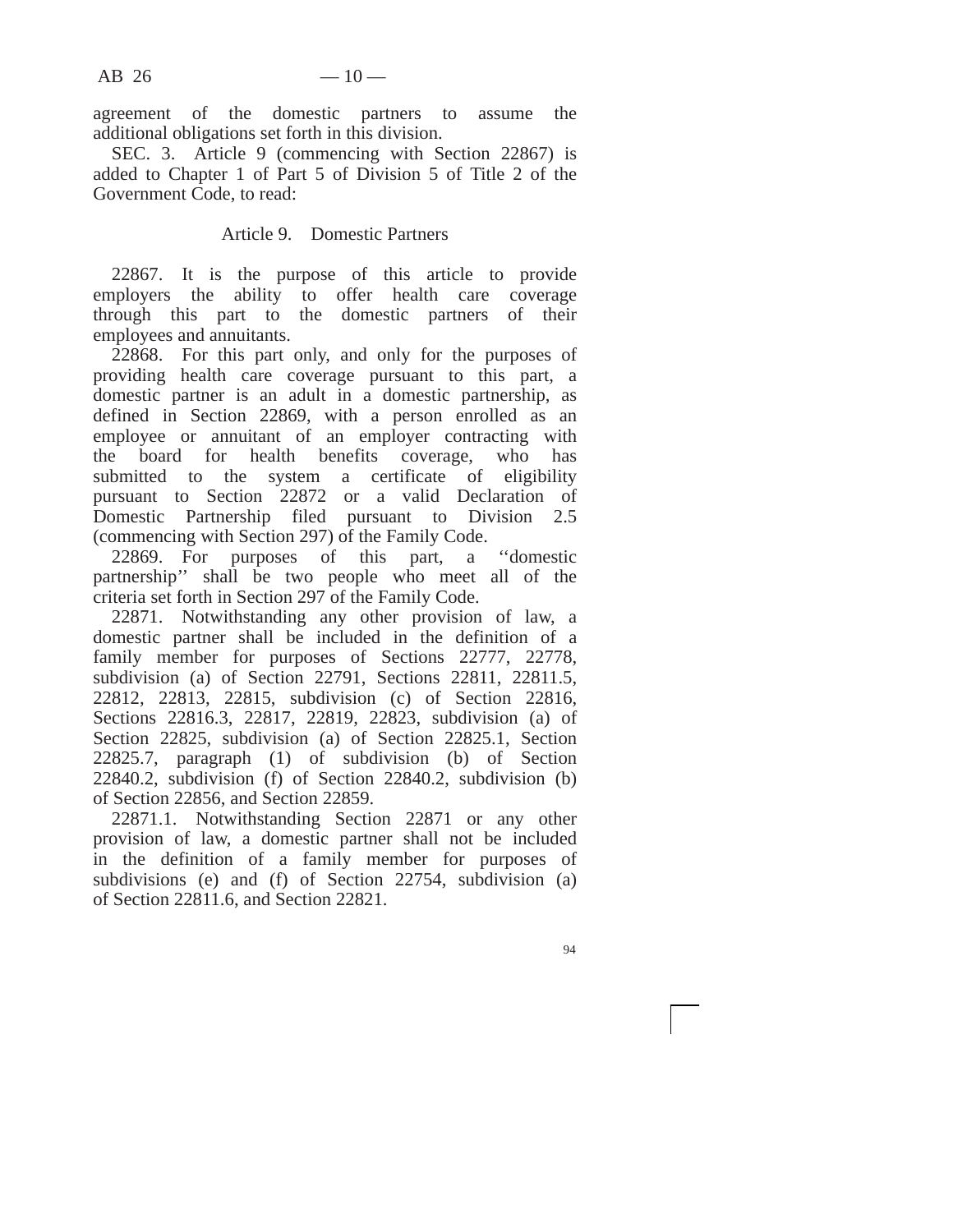22871.2. Notwithstanding subdivision (f) of Section 22754 or any other provision of law, a domestic partner shall be considered to be a family member for purposes of Section 22810, except that a domestic partner shall not be considered a family member for purposes of continued health coverage eligibility upon the death of the employee or annuitant.

22871.3. If an employee or annuitant has a domestic partner who is an employee or annuitant, each domestic partner may enroll as an individual. No person may be enrolled both as an employee or annuitant and as a family member. A family member may be enrolled with respect to only one employee or annuitant.

22872. (a) In order to receive any benefit provided by this article, an employee or annuitant shall present the board with proof in a manner designated by the board that the employee or annuitant and his or her domestic partner have filed a valid Declaration of Domestic Partnership pursuant to Division 2.5 (commencing with Section 297) of the Family Code.

(b) The employee or annuitant shall also provide a signed statement indicating that the employee or annuitant agrees that he or she may be required to reimburse the employer, their designated health services plan, and the system, for any expenditures made by the employer, their designated health services plan, and the system, for medical claims, processing fees, administrative charges, costs, and attorney's fees on behalf of the domestic partner if any of the submitted documentation is found to be incomplete, inaccurate, or fraudulent.

(c) The employee or annuitant shall notify the employer or CalPERS when a domestic partnership has terminated, as required by subdivision (c) of Section 299 of the Family Code.

22873. (a) Any employer or contracting agency may, at its option, offer health benefits pursuant to this article, to the domestic partners of its employees and annuitants.

(b) The employer or contracting agency shall notify the board, in a manner prescribed by the board, that it is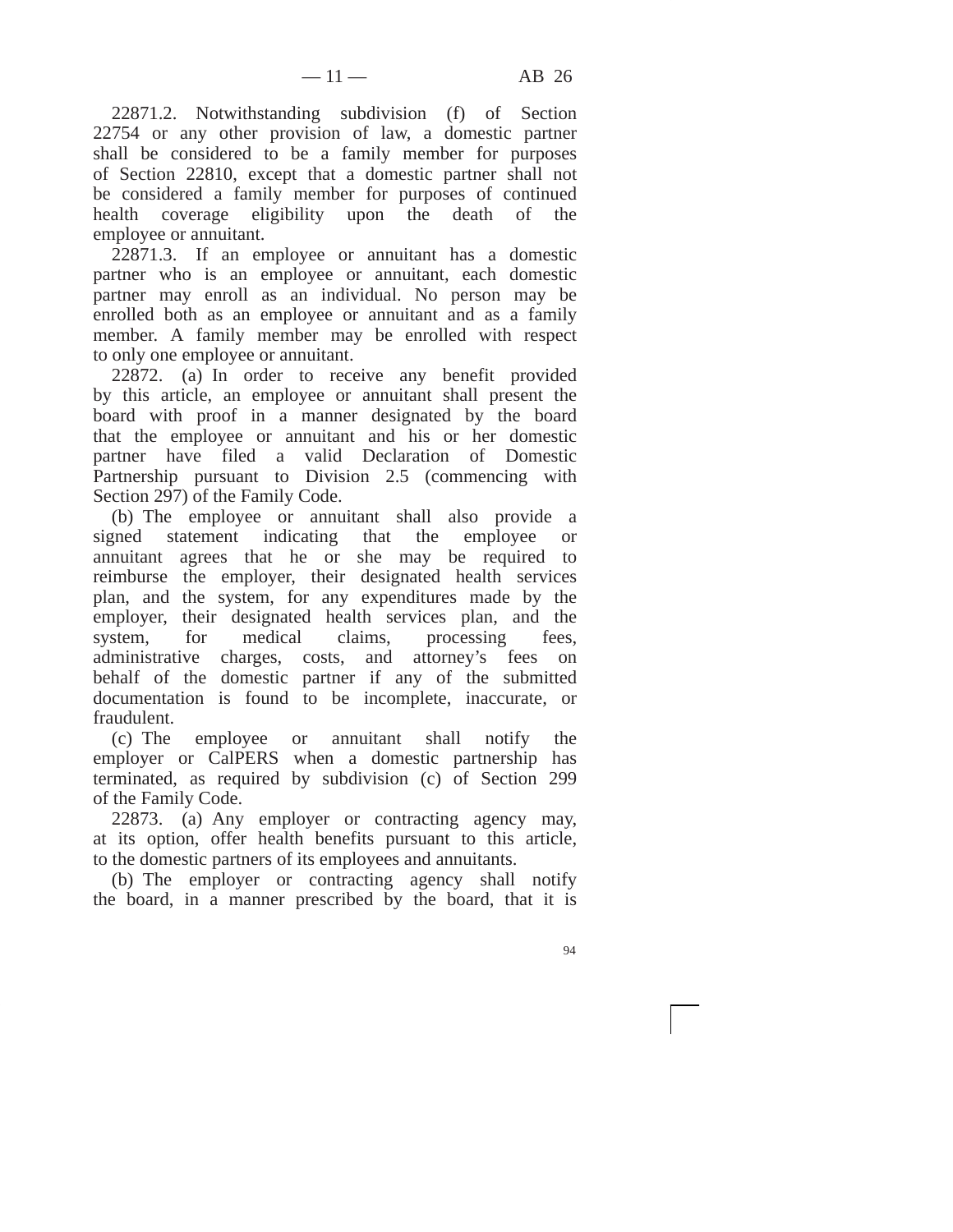electing to provide health care coverage through this article to the domestic partners of its employees and annuitants.

(c) The employer or contracting agency shall provide to the system any information deemed necessary by the board to determine eligibility under this article.

22874. Notwithstanding any other provision of law, this article shall not be construed to extend any vested rights to any person nor be construed to limit the right of the Legislature to subsequently modify or repeal any provision of this article.

22875. This article shall apply to any of the following:

(a) Represented state employees who are members of a bargaining unit or who retired from a bargaining unit only if (1) there is a signed memorandum of understanding between the state and the recognized employee organization to adopt the benefits accorded under this article and (2) the Department of Personnel Administration makes this article simultaneously applicable to all eligible annuitants retired from the bargaining unit. This article shall not apply to active state employees who are members of a state bargaining unit unless it also applies to eligible annuitants retired from that bargaining unit.

(b) Members of the Public Employees' Retirement System who are employed by the Assembly, the Senate, and the California State University only if the Assembly Rules Committee, the Senate Rules Committee, and the Board of Trustees of the California State University, respectively, make this section applicable to their employees.

(c) Members of the Public Employees' Retirement System who are state employees of the judicial branch, and judges and justices who are members of the Judges' Retirement System or the Judges' Retirement System II, if the Judicial Council makes this section applicable to them.

(d) Employees excluded from the Ralph C. Dills Act (Chapter 10.3 (commencing with Section 3512) of Division 4 of Title 1) upon adoption by the Department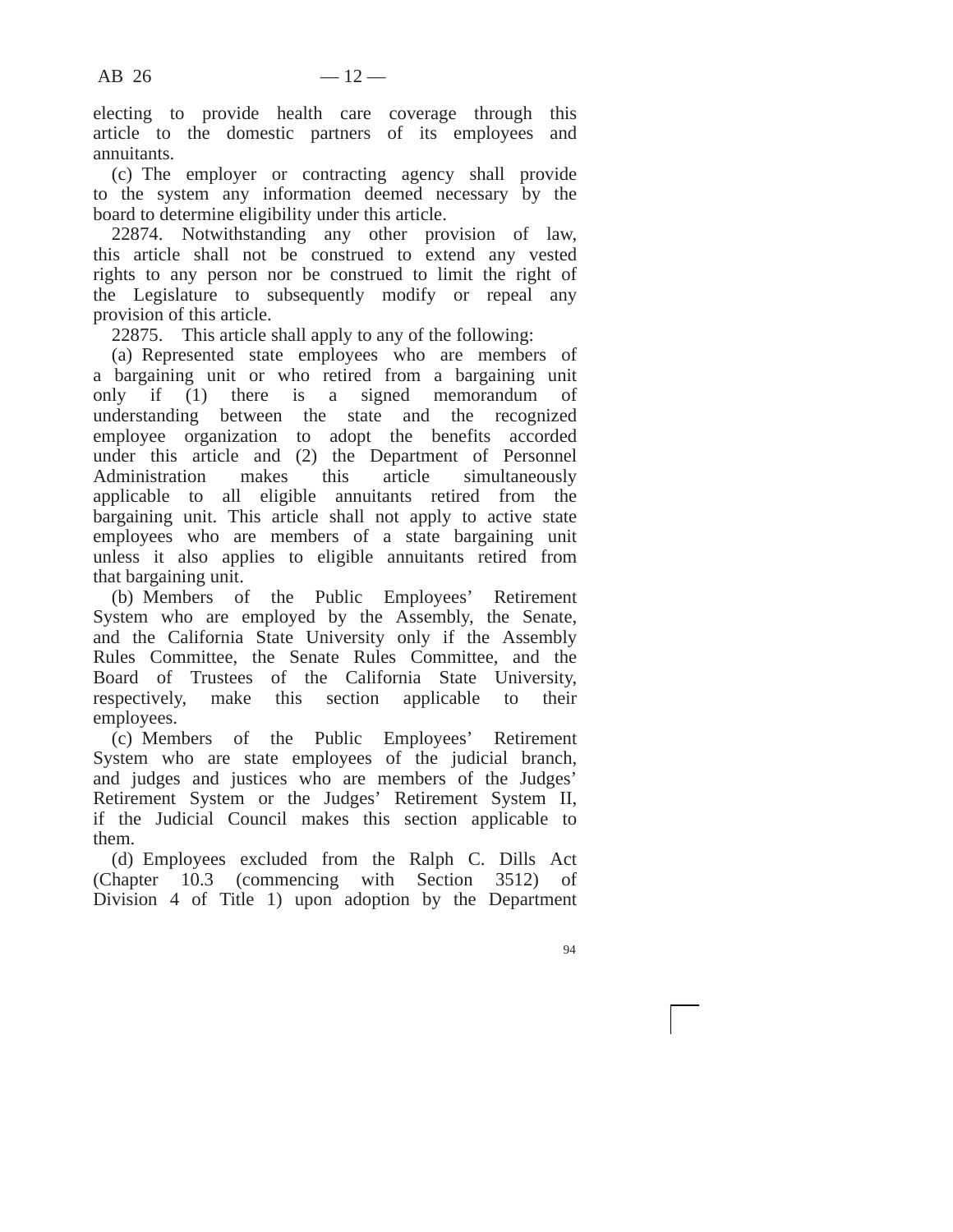of Personnel Administration of regulations to implement employee benefits under this article for those state officers and employees excluded from, or not otherwise subject to the Ralph C. Dills Act. Regulations adopted or amended pursuant to this section shall not be subject to review and approval of the Office of Administrative Law pursuant to the Administrative Procedure Act (Chapter 3.5 (commencing with Section 11340) of Part 1 of Division 3 of Title 2). These regulations shall become effective immediately upon filing with the Secretary of State.

22876. The board may establish a one-time special enrollment period to permit currently enrolled employees and annuitants whose domestic partners will be eligible for family member status pursuant to this article to enroll those domestic partners.

22877. An employer may require an employee or annuitant or his or her domestic partner to be financially responsible for any increased cost of covering the domestic partner that exceeds the normal employer contribution rate resulting from the decision of that employer to offer health coverage to domestic partners of employees and annuitants pursuant to this article.

SEC. 4. Section 1261 is added to the Health and Safety Code, to read:

1261. (a) A health facility shall allow a patient's domestic partner, the children of the patient's domestic partner, and the domestic partner of the patient's parent or child to visit, unless one of the following is met:

(1) No visitors are allowed.

(2) The facility reasonably determines that the presence of a particular visitor would endanger the health or safety of a patient, member of the health facility staff, or other visitor to the health facility, or would significantly disrupt the operations of a facility.

(3) The patient has indicated to health facility staff that the patient does not want this person to visit.

(b) This section may not be construed to prohibit a health facility from otherwise establishing reasonable restrictions upon visitation, including restrictions upon the hours of visitation and number of visitors.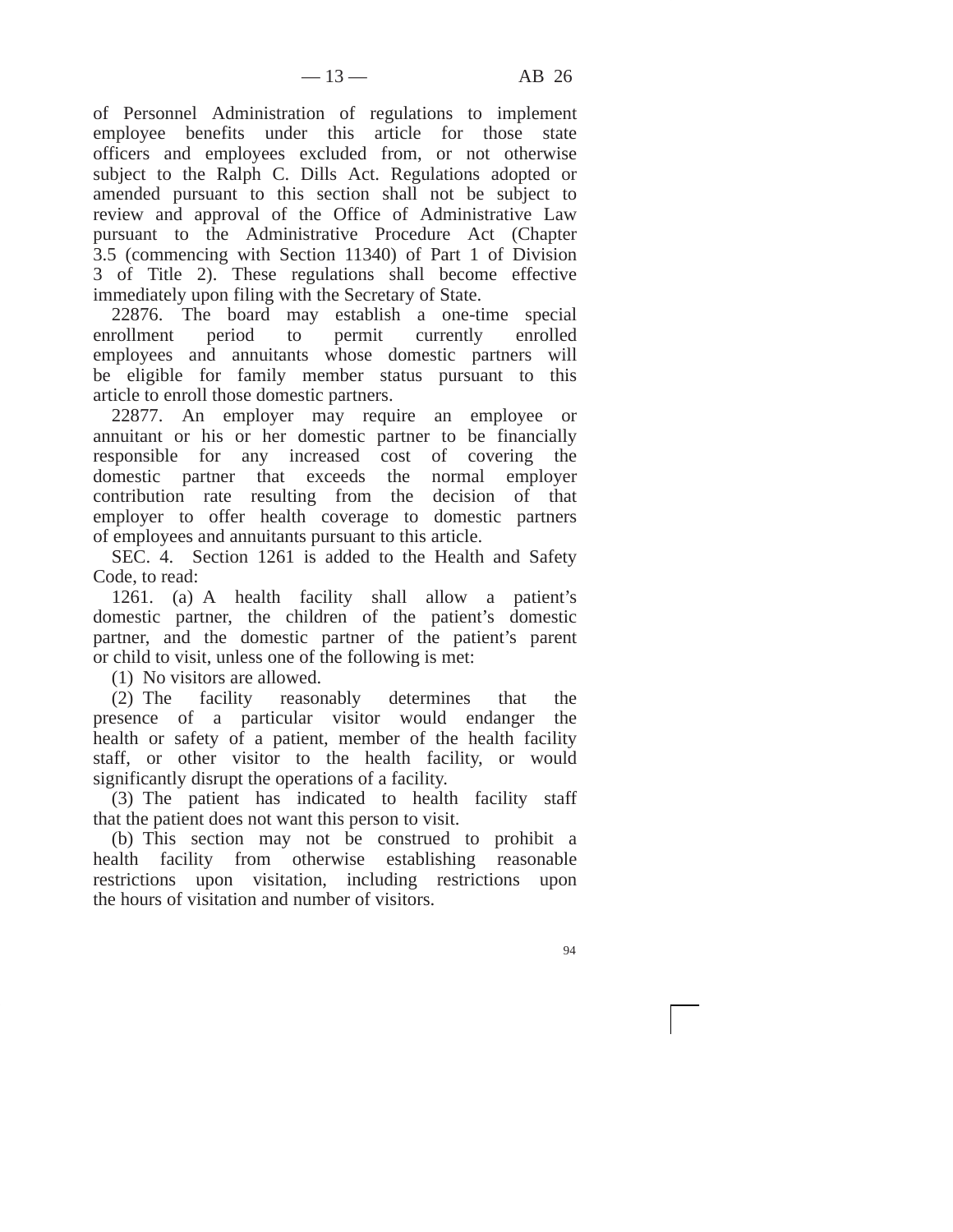(c) For purposes of this section, ''domestic partner'' has the same meaning as that term is used in Section 297 of the Family Code.

SEC. 5. No reimbursement is required by this act pursuant to Section 6 of Article XIII B of the California Constitution for certain costs that may be incurred by a local agency or school district because in that regard this act creates a new crime or infraction, eliminates a crime or infraction, or changes the penalty for a crime or infraction, within the meaning of Section 17556 of the Government Code, or changes the definition of a crime within the meaning of Section 6 of Article XIII B of the California Constitution.

However, notwithstanding Section 17610 of the Government Code, if the Commission on State Mandates determines that this act contains other costs mandated by the state, reimbursement to local agencies and school districts for those costs shall be made pursuant to Part 7 (commencing with Section 17500) of Division 4 of Title 2 of the Government Code. If the statewide cost of the claim for reimbursement does not exceed one million dollars (\$1,000,000), reimbursement shall be made from the State Mandates Claims Fund.